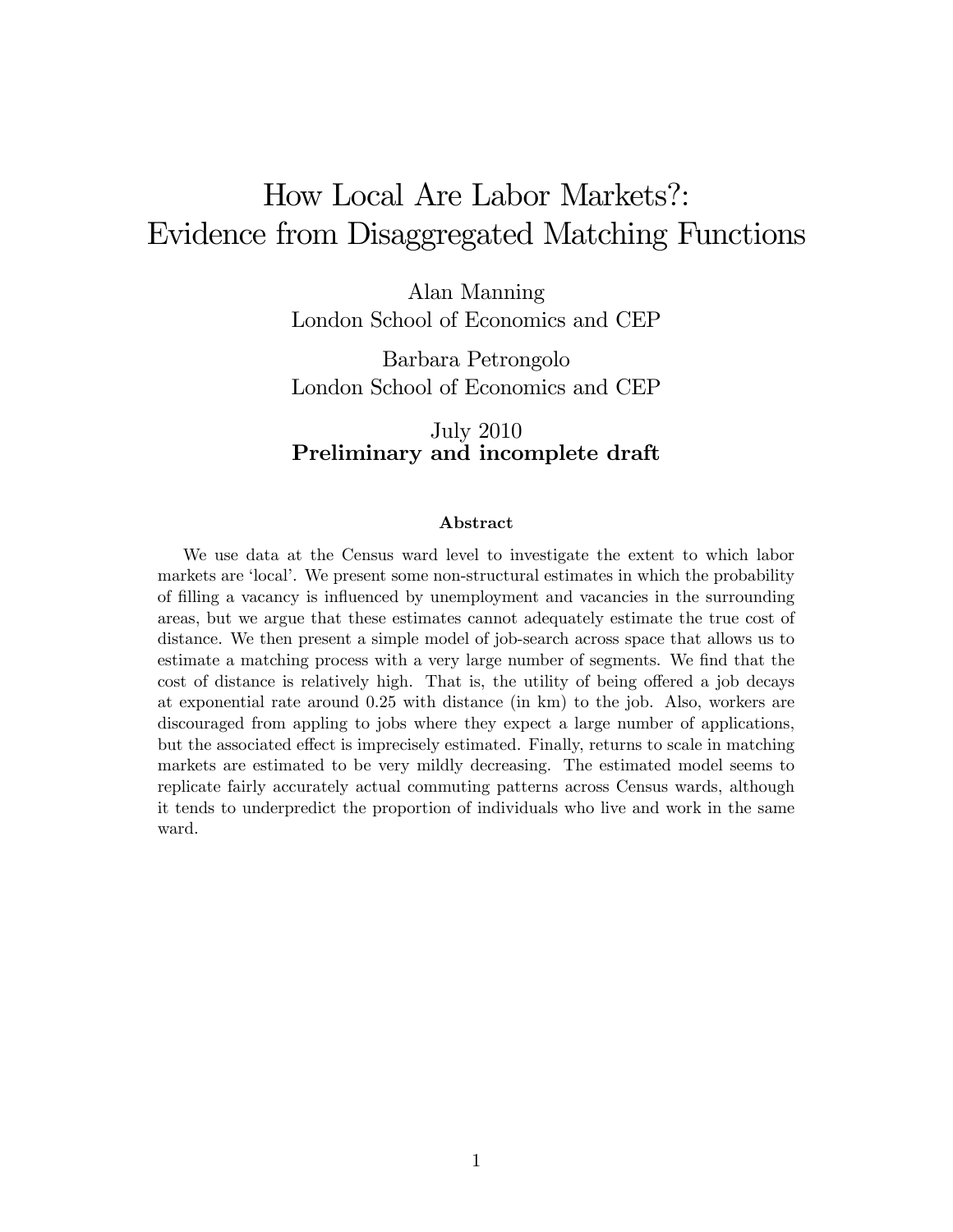# 1 Introduction

How local are labour markets? A number of important questions in labour economics turn on the answer. For example, the spatial mismatch hypothesis (Kain, 1968) suggested that the unemployment rate of blacks in the inner city was so high because many jobs had moved to the suburbs and these jobs were no longer in the local labour market of those living in the city. And policies that aim to improve labour market outcomes in disadvantaged areas (e.g. the empowerment zones studied by Busso, Gregory and Kline, 2010) need to know about the size of local labour markets to decide about the appropriate nature of the intervention. If labour markets are very local then an effective intervention will have to be targeted on the disadvantaged areas themselves even if those areas are not conducive to generating employment. But if labour markets are not as local then there is less need for the targeted intervention and a targeted intervention may simply attract workers from other more advantaged areas. In recent years there seems to have been a resurgence of interest in such 'place-based' policies (e.g. see Glaeser and Gottlieb, 2008; Moretti, 2010, for overviews). There is also a sizeable literature on the incidence of local shocks to labour demand (see Notowidigdo, 2010, for a recent contribution). Such research needs a clear definition of a 'place'.

Most academic research on the topic and government statistical agencies often divide their jurisdictions into non-overlapping areas e.g. cities that are then assumed to be single labour markets. Examples would be the BEA's 179 Economic Areas or the 722 Commuting zones in the US or the 320 Travel to Work Areas (TTWAs) in the UK. While these efforts are understandable and useful they do have their problems. For examples, UK TTWAs are constructed so that (as far as possible) at least 75% of the population resident in a TTWA actually work in the area, and at least 75% of those who work in the area also live in the area. Because people commute from large distances to central London to work, this means that the whole of the Greater London area is classified as a single labour market. But those who live in the northern suburbs of London do not really think of the far southern suburbs as part of ëtheirílocal labour market. And the non-overlapping nature of local labour markets causes inevitable discontinuities around the boundaries. Someone living just inside the London TTWA will be classified as living in an enormous labour market while someone living just across the border in the Luton TTWA will be classified as being in a modestly-sized local labour market. In reality, these people are in essentially the same labour market. A proper analysis needs to recognize the continuous nature of geographic space. The problem is how to model geographical space in a continuous way while preserving tractability - one of the contributions of this paper is to show how one might approach this problem.

The bottom line is that we do not have an enormous amount of existing evidence about how local are labour markets. The most common approach is to simply assume that a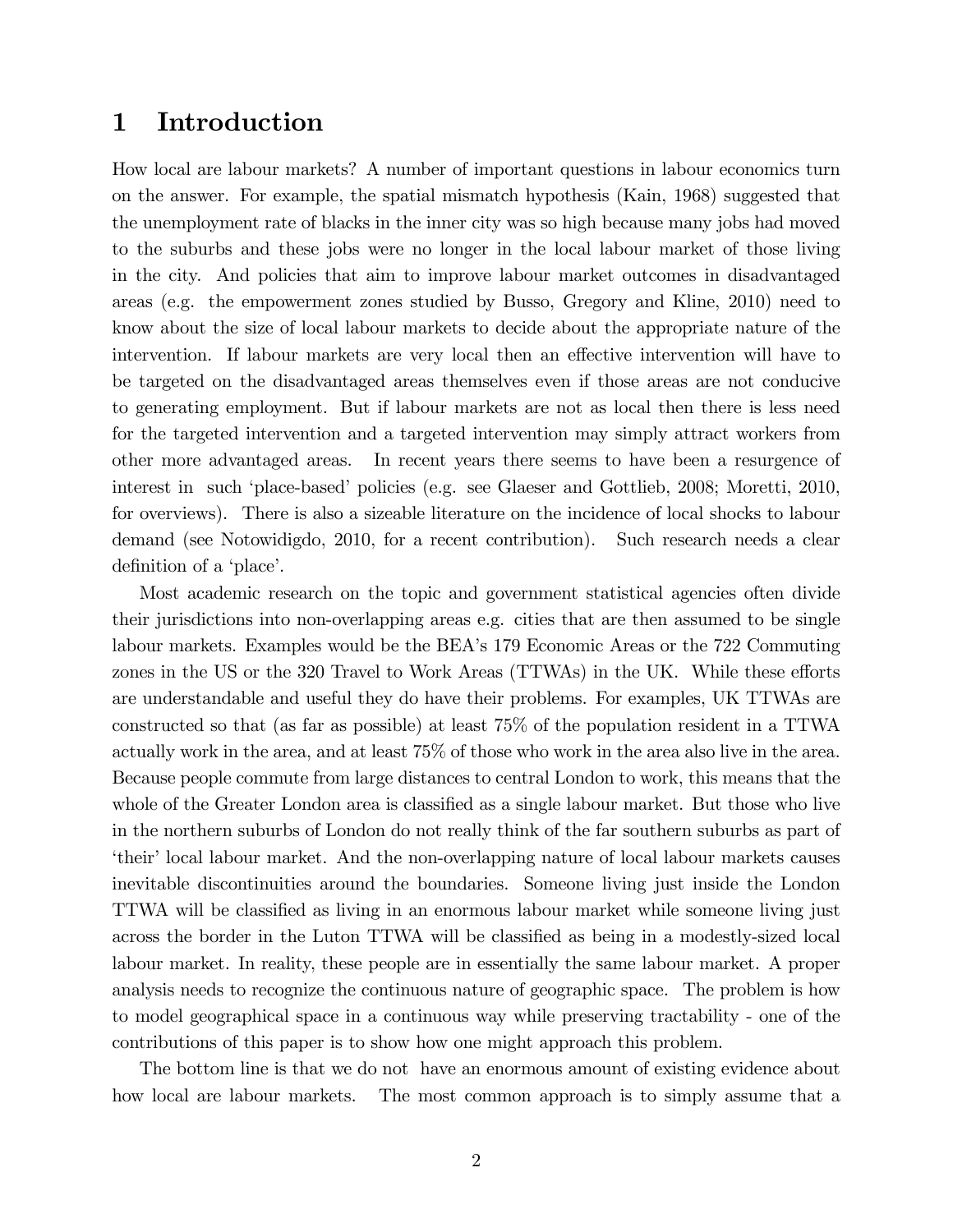particular area is a single labour market. Within those areas, spatial inequalities would be interpreted as the outcome of residential sorting but not to have labour market consequences. Let us briefly consider how one might approach the question of seeking to estimate how local are labour markets.

Commuting data might be expected to contain useful information about the size of local labour markets as they tell us about how far workers seem prepared to travel to jobs. But the cross-section of commuting patterns represents the outcome of a lot of decisions (e.g. residential location) that muddy the waters. To give a specific example, consider the academic job market. From commuting patterns one would observe that most faculty live reasonably close to their place of work and perhaps conclude that the labour market for academics was relatively local. But, of course, it is better described, albeit with some hyperbole, as global. What information would allow us to detect that? The argument of our paper is that one could detect that by looking at the address of the job market candidate when they applied for a job and looking at the distances they are considering. In the academic market a job market candidate in a specific current residential location is prepared to take a job over a very large geographical area but will then change residential location to be close to whatever job they obtain. In this situation it makes sense to think of the individual being in a very large local labour market as they will consider a very wide range of jobs but they will end up with a low commute.

Our research design is intended to try to avoid these potential problems and get to the heart of the question of how local are labour markets. By a local labour market we mean the set of jobs that an unemployed worker, currently in a particular location, will apply for. It may be that, if the application is successful, the individual chooses to change residential location but that is not concerns us. The data we use is high-frequency data (monthly) on unemployment and vacancies (stocks and flows) in small neighborhoods in the UK (about 10000 in total). The high-frequency nature of the data means that it is reasonable to think that the location of the unemployed represents the location when currently applying for jobs. It also means that one can reasonably think of whether there is a vacancy in a particular area in a particular month as essentially random. The large number of neighborhoods means it is appropriate to model space as more or less continuous.

The ideal data set would contain information on the location of jobs applied for by individual workers. We do not have such information but we present a model in which using data on the filling of vacancies can be used to infer the distance over which workers look for work. The intuition for our approach is the following. Consider a vacancy in area A. It is plausible to think that the ease of Ölling this vacancy depends on the number of unemployed workers for whom the vacancy is in their local labour market (and the number of other vacancies, something our framework accounts for but complicates the intuitive discussion here). If the ease of filling a vacancy in A is influenced by the number of the unemployed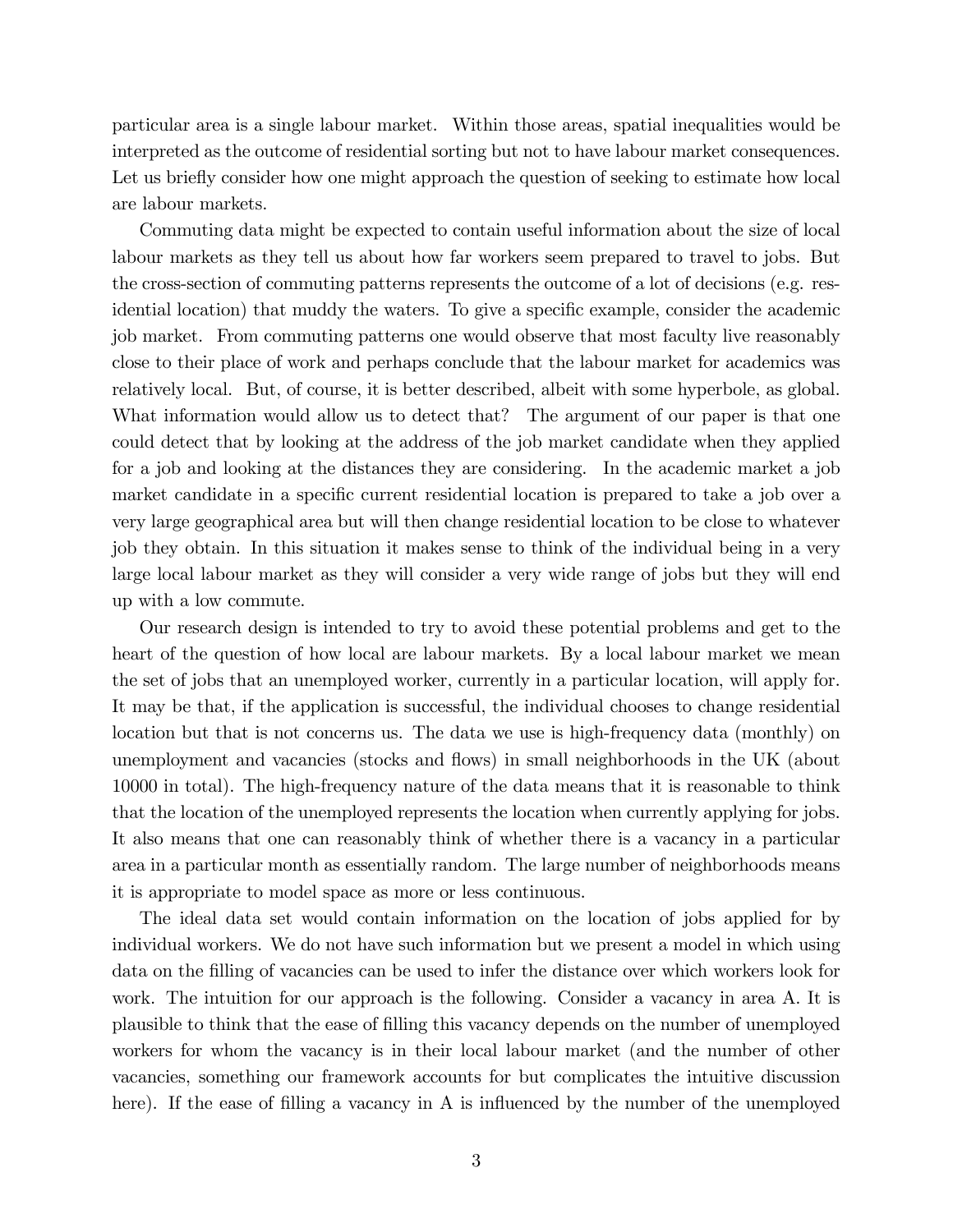in area B but not in area C then it is a reasonable conclusion that area A is in the local labour market for people who live in area B but not for those who live in area C. Of course, reality is not as simple as the 'in' or 'out' of the local labour market we have used to give the intuition  $\overline{\phantom{a}}$  in what follows we model a cost of distance so the size of the local labour market is measured by the cost of distance. In the academic job market example, we would expect the ease of filling a position at LSE is affected by the supply of PhDs in the US if the market is indeed global, but also influenced by the vacancies in the US and, possibly, throughout the world.

The plan of the paper is as follows. In the next section we describe the data we use and present some estimates of matching functions allowing for geographic spillovers that are similar to existing models in the literature. However, we argue that such equations are limited in what they can tell us about the size of local labour markets. We then present a more structural model of job search that provides an explicit micro-foundation for how to model the linkages between a very large number of areas in a way that preserves tractability.

# 2 Data and preliminary evidence

We use information on local labor markets, disaggregated at the Census ward level (CAS 2003 classification). We use data on both job vacancies and unemployment at the ward level are that are available on NOMIS (nomisweb.co.uk) from April 2004 to December 2009. There are 10,072 wards in Great Britain, of which 7,969 in England, 881 in Wales, and 1222 in Scotland, with an average population of 5,670. Our data cover registered unemployment (the "claimant count") and job vacancies advertised at Jobcentres. The UK Jobcentre Plus system is a network of government funded employment agencies, where each town or city typically has at least one Jobcentre. A Jobcentre's services are free of charge to all users, both to job seekers and to firms advertising vacancies. To be entitled to receive welfare payments, unemployed benefit claimants are required to register at a Jobcentre, and "sign-on" every two weeks.

Employers wishing to advertise job vacancies can submit a form with detailed job specifications to a centralized service called Employer Direct. The job vacancy is then assigned to the employer's local Jobcentre, and will have a dedicated recruitment adviser, who can assist the employer with the recruitment process. Regardless of the Jobcentre in charge, the Census ward for each vacancy is defined using the full postcode of the job location. Each job vacancy is advertised in three ways: (a) on the centralized employment website www.direct.gov.uk; (b) through the Jobcentre Plus phone service for job applicants; and (c) on the Jobcentre Plus network, which can be accessed at Jobcentre offices around the country. Jobseekers can sample job openings via one or more of these methods, using various search criteria (sector, occupation, working hours, etc.). In particular, they can select jobs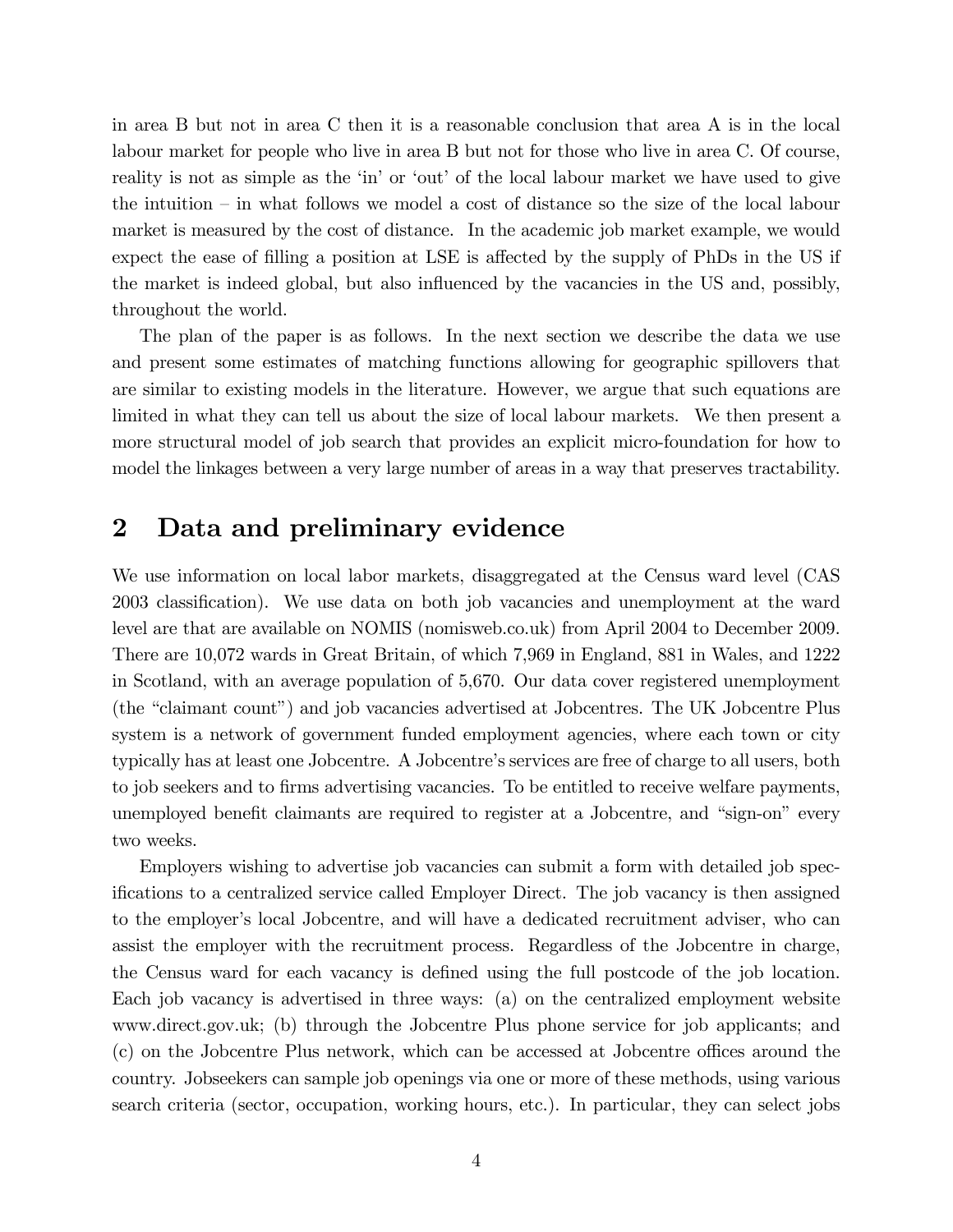located within a certain radius (1 mile, 2 miles, 5 miles etc.) from a given postcode.

The data we use on the unemployed and vacancies cover a very large number of jobseekers and vacancies and at a much more disaggregated level than available through any other source. In more aggregate form these data have been used in other studies of the UK matching process (see, among others, Coles and Smith, 1998, Burgess and Profit, 2001, and Coles and Petrongolo, 2008). But, it is important to realize they do not represent the universe of job-seekers or vacancies, and it is important to get some idea of how much of the matching process is being captured by these data.

On the worker side, not all job-seekers are claimant-count unemployed, as job-seekers may also be employed, or unemployed but not claiming benefits; and not all the claimant unemployed may be job-seekers (though they are meant to be according to the rules for benefit entitlement). To get some ideas of the numbers involved, we turn to the UK Labour Force Survey (LFS), which asks a direct question about job search both of those who are currently in and out of employment. In the Spring of 2008 (to give one example) the LFS suggests there were about 3.6 million job-seekers in the UK, and total employment was about 29.5 million. Almost exactly half of the job-seekers were not currently employed, and at that time the official figures for the claimant count was about 850,000. In the LFS, approximately 20% of the claimant unemployed do not report looking for work in the past 4 weeks, suggesting that the claimant unemployed represent about 20% of total job-seekers in the economy.

It may be argued that the claimants are among the most intensive job-seekers (see, among others, Flinn and Heckman, 1983, Jones and Riddell, 1999), and thus we weight job-seeker figures in the LFS by the number of reported search methods used. During the 2002-2008 period, the unweighted share of claimants in total job-seekers was 17.6%, while the weighted share was 23.7%. As one would expect, the share of claimants in job-seekers also varies markedly with levels of education, being 15% among college graduates, 21.8% among those with  $\hat{A}$  levels' (high school graduates),  $24.9\%$  among GCSEs (who left school at 16), and 35.2% among those with no qualifications. This means our study is best interpreted as being about lower-skill labour markets that probably tend to be more 'local'. So it has to be acknowledged that the claimant count represents only a fraction of job-seekers in the economy, and this will cause a bias if such fraction varies systematically across areas, something on which unfortunately we have no information.

For our purpose it is also important to know the fraction of job-seekers who is looking at vacancies recorded in our data, i.e. vacancies advertised at Jobcentres. Using reported information on the job-search methods used, during 2002-2007, 92% of claimants use Jobcentres, and 45.2% of them quote Jobcentres as their most important job-search method. These proportions fall to 44.4% and 18.3% for the non-claimant unemployed, and to 19.1% and 5.9% respectively for the employed. So, Jobcentres are widely-used by the job-seekers in our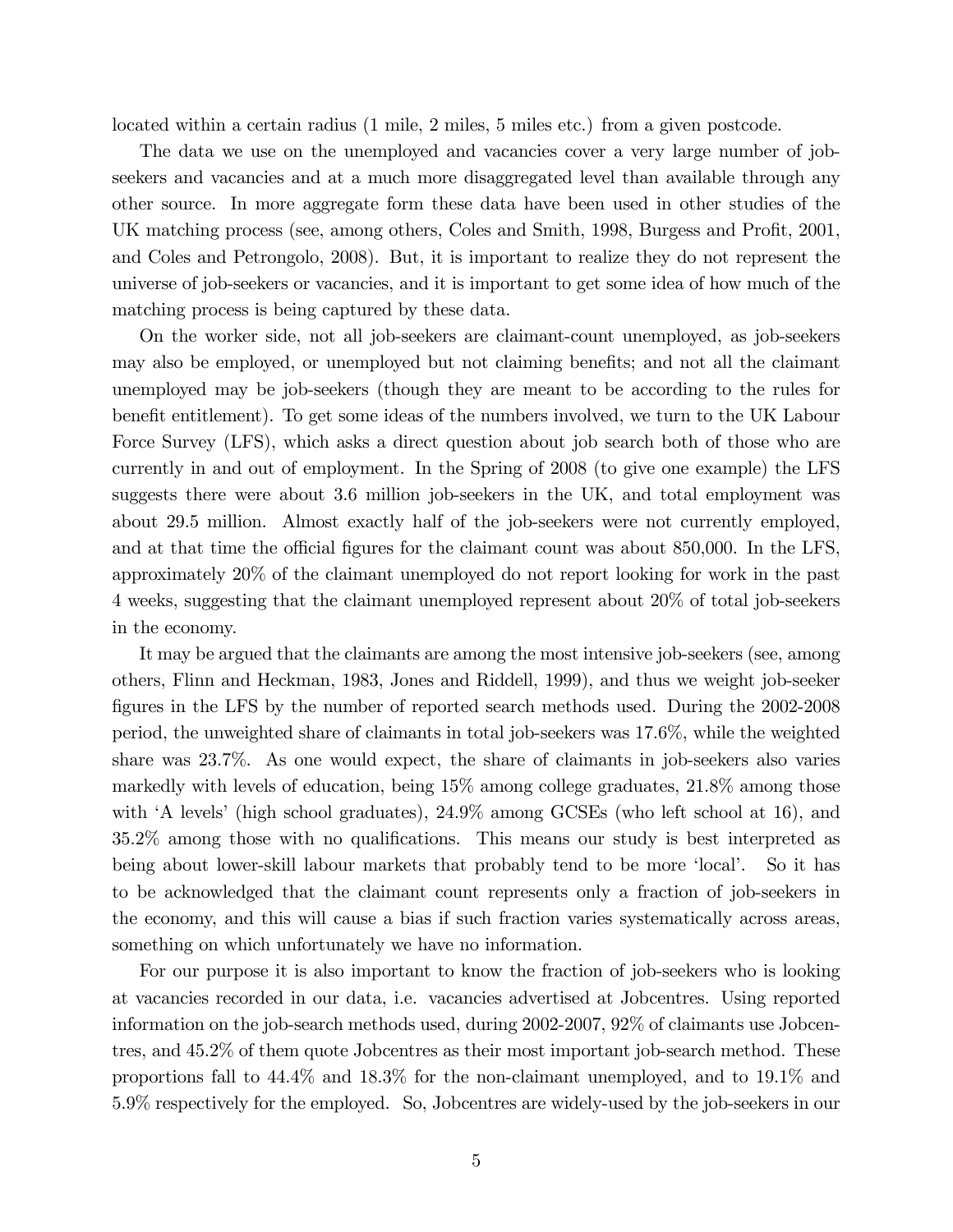sample. In this regard, it is important to realize that the UK Public Employment Service is much more widely used than the US equivalent. Manning (2003, Table 10.5) shows that only 22% of the US unemployed report using the PES compared to 75% of the UK unemployed. So, unlike the US, UK job centres do play an important role in matching job-seekers and vacancies.

On the job vacancy side there is fairly limited external evidence that we can use to assess the representativeness of our Jobcentre data. Since 2001 the Vacancy Survey of the Office for National Statistics provides comprehensive estimates of the number of job vacancies in the UK, obtained from a sample of about 6,000 employers every month. Employers were asked how many job vacancies there were their business, for which they were actively seeking recruits from outside the business. These vacancy data cover all sectors of the economy except agriculture, forestry and fishing, but are not disaggregated at the occupation or area level, so we can only make aggregate comparisons between ONS and Jobcentre vacancy series.

On average, since April 2004, the Jobcentre vacancy series in the UK is about two thirds the ONS series, but there seem to be reasons to believe that such proportion may be overstated (Machin, 2001). In particular, in May 2002, an extra question has been added to the ONS Vacancy Survey, on the number of vacancies notified at Jobcentres, and based on this information the ratio of total vacancies advertised at Jobcentres was 44%. While one should allow for sampling variation (this information is only available for May 2002, and for only 420 respondents), this 44% proportion seems to be markedly lower that the two thirds recorded for the post 2004 period. According to Machin (2001), the major reason for this discrepancy is that Jobcentre vacancies obtained from the computerized system may include vacancies which are "awaiting follow-up", but which have already been filled by employers, or which have been "suspended" by the Jobcentres as it appears that sufficient potential recruits have already been referred. Our vacancy series obtained from Jobcentres ("live unfilled vacancies") excludes suspended vacancies, but "may still include some vacancies which have already been filled or are otherwise no longer open to recruits, due to natural lags in procedures for following up vacancies with employers<sup> $n_1$ </sup>, thus one can still imagine that two-thirds is indeed an upper bound for the fraction of job openings that are effectively available to job-seekers at Jobcentres. As no occupation information is available for the ONS vacancy series, it is not possible to determine how the skill distribution of our vacancy data compares to that of the whole economy, but of course it is realistic to imagine that Jobcentre vacancies tend to over-represent less-skilled jobs.

From this discussion it should be clear that we capture an important section of job search in the UK, especially for low-skilled workers, but it is also clear that we cannot provide a fully comprehensive picture of the job search process. This introduces a bias if the portion

<sup>&</sup>lt;sup>1</sup>https://www.nomisweb.co.uk/articles/showArticle.asp?title= $\lt$ strong>warning: limitations of data</strong>&article=ref/vacs/warning-unfilled.htm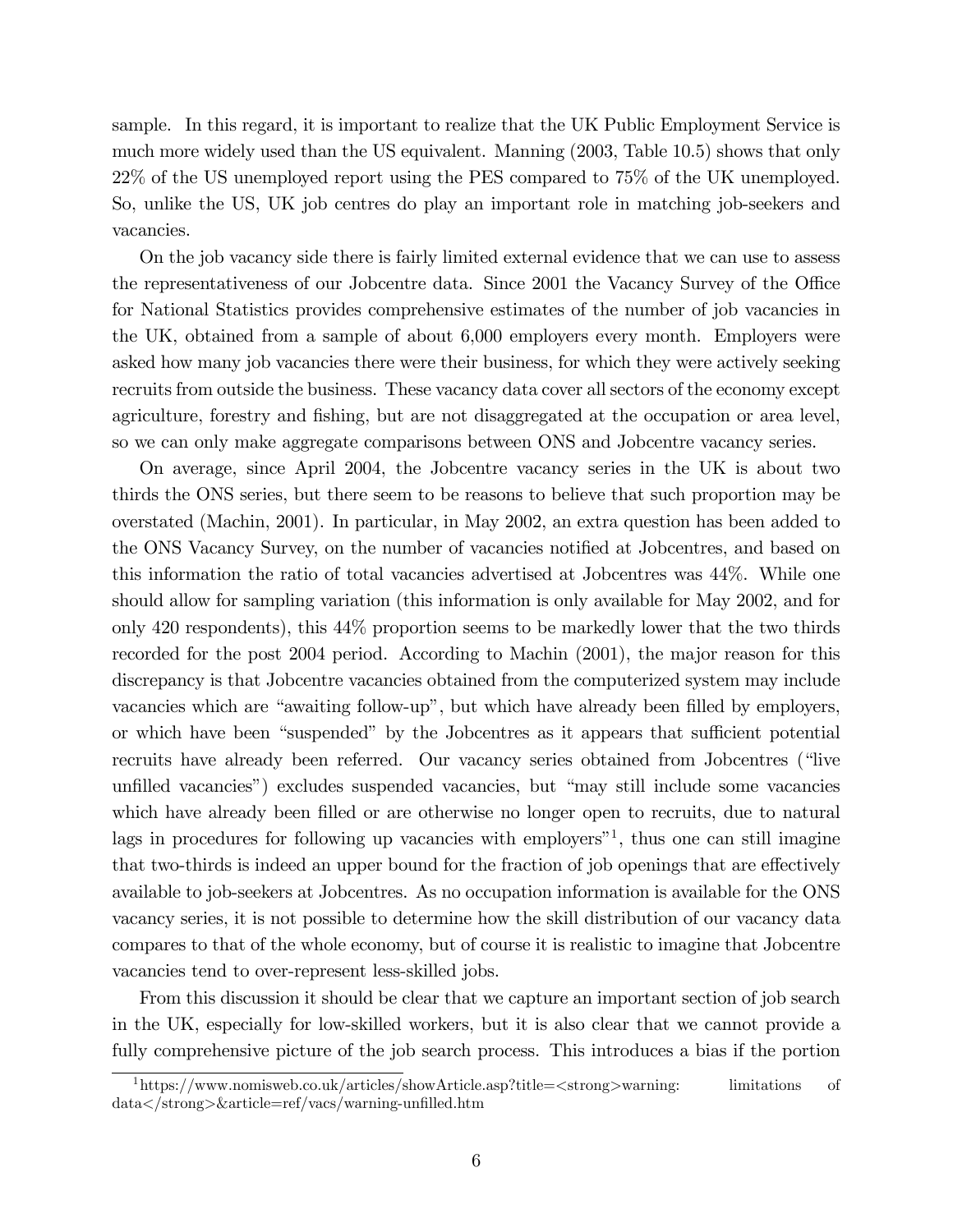of the job search process covered by our data varies systematically across areas, something on which unfortunately we have no information. As a check against the possibility of gross biases we also investigate how well our model explains the commuting flows across wards using census data that covers everyone in employment, no matter how they searched for jobs.

In the data presented below and in all estimated specifications, we obtain the vacancy and unemployment outflows as differences between the corresponding inflows and the monthly variations in the stocks. For the unemployed, the outflow series predicted by the stockflow accounting identity was virtually identical to that reported, while for vacancies the correlation was 0.81. Such discrepancy may arise because the reported outflow does not include cases of "suspended" vacancies, or cases of vacancies "awaiting follow-up", but these may well be cases of positions being filled without keeping the Jobcentre informed. Due to measurement error, for about 0.5% of observations the vacancy outflow implied by the stock-flow accounting identity is negative, and thus we drop the corresponding observations.

Table 1 presents some simple descriptive statistics on unemployment and vacancies stocks and flows. English wards have on average 104 unemployed and 47 vacancies. Taken across the whole period, both unemployment and vacancy inflows and outflows seem very similar but with vacancy outflow slightly lower than the inflow and the unemployment inflow slightly above the outflow. But when one aggregates these small differences at ward level to the national level, one ends up with a picture in which unemployment and vacancies were very stable until 2008 but then the crisis hit with a sharp rise in unemployment and a sharp fall in vacancies. There is also very wide spatial variation in unemployment and vacancies. [insert maps] Because of the high-frequency nature of our data there is also very considerable variation in unemployment and vacancies within wards from one month to the next. One can think of it as essentially random whether a firm has a vacancy this month or next month. We intend to experiment with instruments for local demand shocks in the future.

We start our investigation of the data by estimating a conventional log-linear matching function in unemployment and vacancies, possibly augmented by local spillovers:

$$
\log\left(\frac{M_b}{V_b}\right) = \alpha_0 + \alpha_1 \log(U_b + \beta_1 U_{5b} + \beta_2 U_{10b} + \beta_3 U_{20b} + \beta_4 U_{35b})
$$
\n
$$
+ \alpha_2 \log(V_b + \gamma_1 V_{5b} + \gamma_2 V_{10b} + \gamma_3 V_{20b} + \gamma_4 V_{35b}) + \varepsilon_b
$$
\n(1)

where  $U_b$  is the number of unemployed in ward b,  $U_{5b}$  is the number of unemployed in wards within 5km of b (excluding b itself),  $U_{10b}$  is the number of unemployed in wards between 5km and 10km of ward b etc., and similarly for vacancies.  $M_b$  is the vacancy outflow from ward  $b$ , so the dependent variable is the outflow rate. The basic idea behind this specification is that the probability of filling a vacancy in  $b$  depends on local unemployment and on unemployment in the surrounding areas, but that more distant unemployed workers are less effective in filling a vacancy in b i.e. we would expect  $\beta_i < 1$ . Similarly, more vacancies in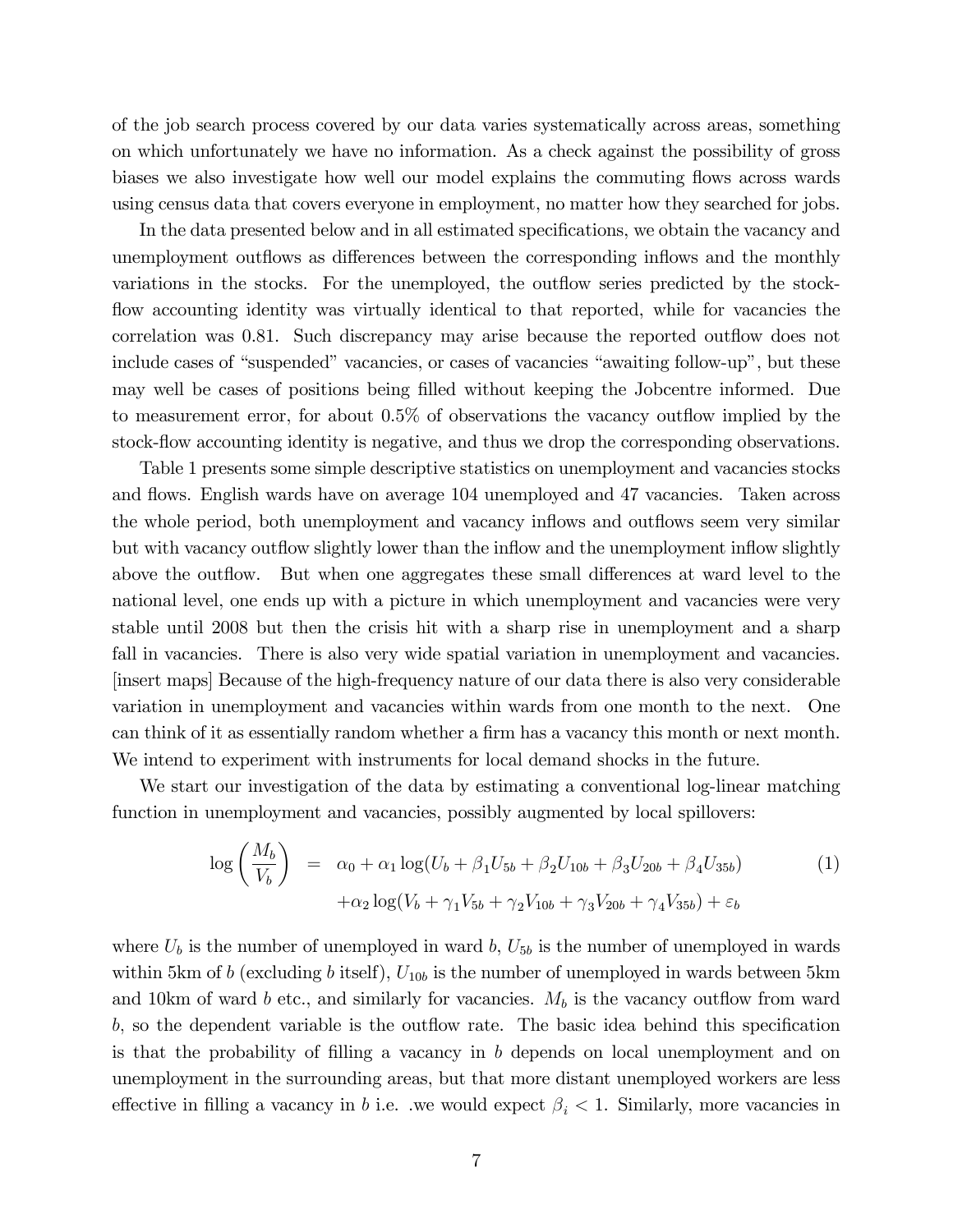area b and neighboring wards might be expected to reduce the outflow rate in  $b$ , but more distant vacancies have a smaller effect, i.e. we expect  $\gamma_i < 1$ .

Next define the total number of unemployed and vacancies within  $10km$  of  $b$  to be:

$$
U_{10b} = U_b + U_{5b} + U_{10b}; \quad V_{10b} = V_b + V_{5b} + V_{10b};
$$

and approximate (1) by

$$
\log\left(\frac{M_b}{V_b}\right) \approx \alpha_0 + \alpha_1 \log \widetilde{U}_{10b} + \alpha_1 \left(\frac{1-\beta_2}{\beta_2} \frac{U_b}{\widetilde{U}_{10b}} + \frac{\beta_1 - \beta_2}{\beta_2} \frac{U_{5b}}{\widetilde{U}_{10b}} + \frac{\beta_3 - \beta_2}{\beta_2} \frac{U_{20b}}{\widetilde{U}_{10b}} + \frac{\beta_4 - \beta_2}{\beta_2} \frac{U_{35b}}{\widetilde{U}_{10b}}\right) + \alpha_2 \log \widetilde{V}_{10b} + \alpha_2 \left(\frac{1-\gamma_2}{\gamma_2} \frac{V_b}{\widetilde{V}_{10b}} + \frac{\gamma_1 - \gamma_2}{\gamma_2} \frac{V_{5b}}{\widetilde{V}_{10b}} + \frac{\gamma_3 - \gamma_2}{\gamma_2} \frac{V_{20b}}{\widetilde{V}_{10b}} + \frac{\gamma_4 - \gamma_2}{\gamma_2} \frac{V_{35b}}{\widetilde{V}_{10b}}\right). (2)
$$

This specification has the advantage that one can simply read off the returns to scale by a comparison of the coefficients on log  $U_{10b}$  and log  $V_{10b}$ , while the coefficients on the share variables tell us about the relative effectiveness of unemployment and vacancies at different distances. The decision to 'normalize' on unemployment and vacancies within 10km is essentially arbitrary but it is important to choose a normalization for which  $\beta_2$  and  $\gamma_2$  is not zero and for which the 'share' variables are not too large. In experimentation, 10km seemed about right to us. On average, about 5% of unemployment and vacancies within 10km are in the local ward, one-third are within 5km. Moving beyond the 10km ring, there are about 4.5 times the number of unemployed and vacancies between 10 and 20 km as within 10km and 16 times as many within 20km.

Estimates of  $(2)$  are reported in Table 2. In the first column we simply pool all months and wards without time or ward effects. The estimates are in line with what we would expect. More unemployed raise the probability of filling a vacancy while more vacancies reduce it. The coefficients on the unemployment and vacancy variables suggest something very close to constant returns – the implied returns to scale parameter being 0.964. This is significantly different from one but that is largely a result of the large number of observations. It is not just the level of unemployment and vacancies within 10km that affect the outflow rate but also their geographical mix. As one might expect, the more the unemployed are close to the ward, the higher the probability of filling it. From the coefficients on the share of unemployment in the local ward and within 5km one can derive an estimate of  $\beta_2$  of 0.30 and  $\beta_1$  of 0.58, i.e. unemployed workers outside the ward but with 5km have 58% of the effectiveness of generating matches as those within the ward and the unemployed in the 5-10 km ring have an effectiveness of  $30\%$ . Unemployed in the 20k and 35k rings have tiny effects on the vacancy outflow, though are significantly different from zero. For vacancies, the more local the vacancies the lower the outflow rate as one would expect as such vacancies are closer substitutes. Vacancies outside the ward but with 5km have  $30\%$  of the effectiveness of those within the ward, and vacancies in the 5-10 km ring have an effectiveness of  $23\%$ . Vacancies in the 20k and 35k rings have very small effects on the vacancy outflow rate.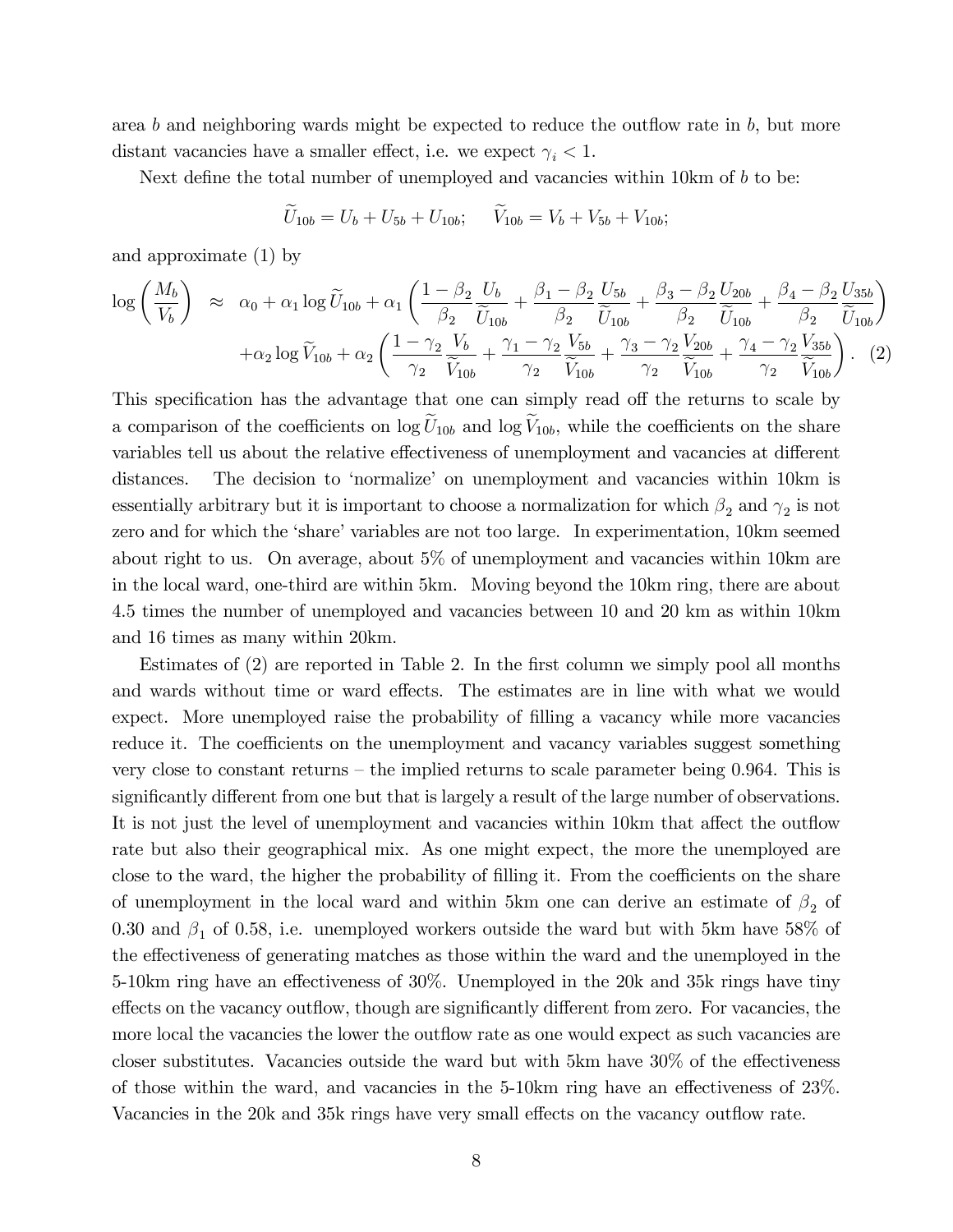The second column introduces time dummies: the main consequence of this is an attenuation of all the coefficients but the qualitative conclusions remain similar. The third column instruments the vacancy variables using the one-month lags of the vacancy variable. Our reason for showing this specification is that the dependent variable is obtained by dividing the recorded outflows by the local stock of vacancies and this local stock also appears in the construction of some of the right-hand side variables. This means that a division bias problem might occur if there are measurement problems with the current vacancy stock. Comparing the second and third columns one can see that the coefficients are rather similar, with the possible exception of vacancies within 10km that are in the local ward. It is exactly this variable where the local vacancy stock has the most influence so this is perhaps some indication that there are modest issues of division bias in the estimates.

The fourth column introduces ward fixed effects. Comparing the estimates in the second and fourth columns one notes that the coefficient on the share of vacancies in the local ward becomes much more negative. This is perhaps what one would expect if again there are division bias issues, as it is now only the within-ward variation in vacancies that is being exploited, and that probably has more transitory components. One also notes that the coefficient on the total unemployment in the 10km ring rises but the coefficients on the unemployment mix variables become insignificantly different from zero. The fifth and sixth columns present IV estimates with ward fixed effects, the fifth column instrumenting both the unemployment and vacancy variables, while the sixth column instruments only the vacancy variables. Estimates from these last two columns suggest evidence of mildly increasing returns to scale.

The log-linear matching functions estimated in Table 2 are standard in the literature but have the disadvantage that the dependent variable is not defined when the outflow rate is zero. Although this is not an issue in existing empirical studies of the matching function because of the level of aggregation in those studies, it becomes a potential issue when using data on very small areas, and indeed in our sample 4.2% of observations have zero outflows. There are a number of approaches one might take to dealing with this. Here, we take the approach that is most similar to the log-linear function (2), i.e. to estimate in levels instead of logs. In a later section we will present a model in which the functional form in levels can be thought of as a legitimate specification of the expected outflow rate given unemployment and vacancies. The functional form used in this section has the disadvantage that the 'predicted' value need not lie in the unit interval, but has the advantage that one can compare estimates with the log-linear matching functions.

The first column of Table 3 presents estimates of a log-linear matching function but excluding unemployment and vacancies more than 10km distant, as Table 2 has suggested that the impact of these distant unemployment and vacancies was negligible. The second column then estimates the level version of this equation by non-linear least squares, excluding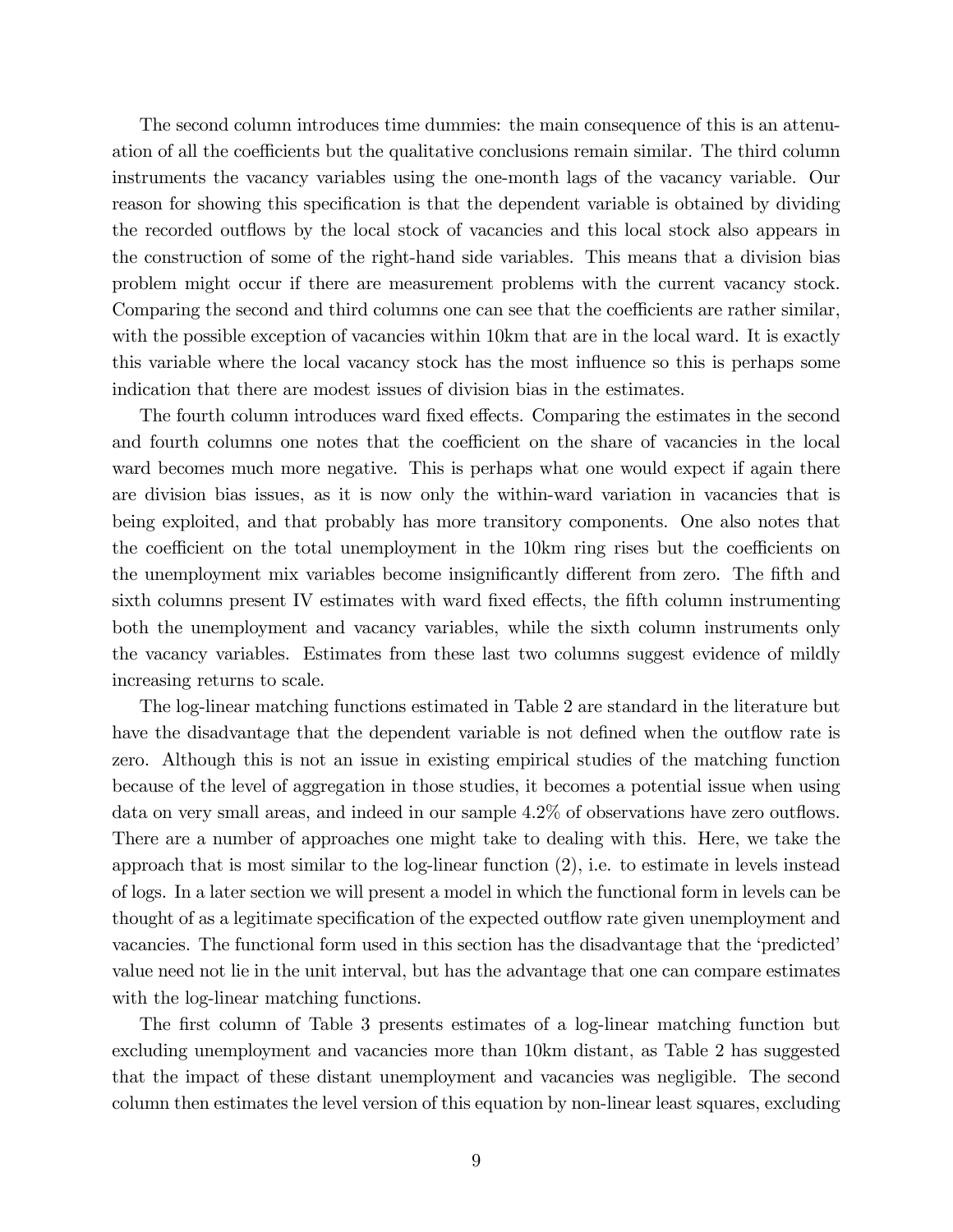observations with zero vacancy outflow, thus on the same sample as in the first column. The estimates are qualitatively similar but one does notice a considerable reduction of about  $50\%$  in the size of the coefficients on the unemployment variables. Finally, the third column presents the levels model but includes the ëzeroesí, i.e. the estimation method is the same as the second column, but with a larger sample size. This reduces the size of coefficients on the vacancy variables. Finally the fourth and fifth columns report results for the log-linear and linear models estimated for one month only (May 2004), that figures in the structural estimates below.

The results of Table 2 and 3 are consistent with a simple matching model with spatial spillovers, and the results are qualitatively similar whether one includes or excludes time or ward fixed effects. However, these estimated equations do have their limitations for making inferences about the size of local labour markets. First, they do not allow us to estimate where those who are filling the vacancies actually live, whether they are predominantly local or more distant. Data that provided information on where the successful job applicant lived could answer that question. But the estimated equations are also not very informative about the reasons for the spill-overs  $-$  at best, they represent a description of the data. When it is shown that an increase in the number of unemployed 10km away raises the probability of filling a vacancy in area  $b$ , is this because those unemployed workers apply for vacancies in b or because they apply for vacancies local to them which then become harder to obtain causing workers 5km away from  $b$  to shift their job search efforts towards vacancies in area b? To answer this question we need a more structural model of job search and that is what the next section provides.

# 3 The Model

The key ingredient of our methodology consists in relating job matches in a given area to the number of applications received by job vacancies in that area. The novel element with respect to most of the matching literature is to model applications per job in each area based on optimizing job search behavior across space, rather than use local unemployment as a proxy for applications. Our approach is to use the expected number of applicants for a job in an area as a measure both of how easy it will be for an employer to in that area to fill a vacancy and a measure of how much competition for a job in that area there is for a worker who is considering applying for a vacancy there. We next outline a model of the process by which unemployed workers determine the number of job applications they make and their distribution over space, and we will then relate applications to job matches.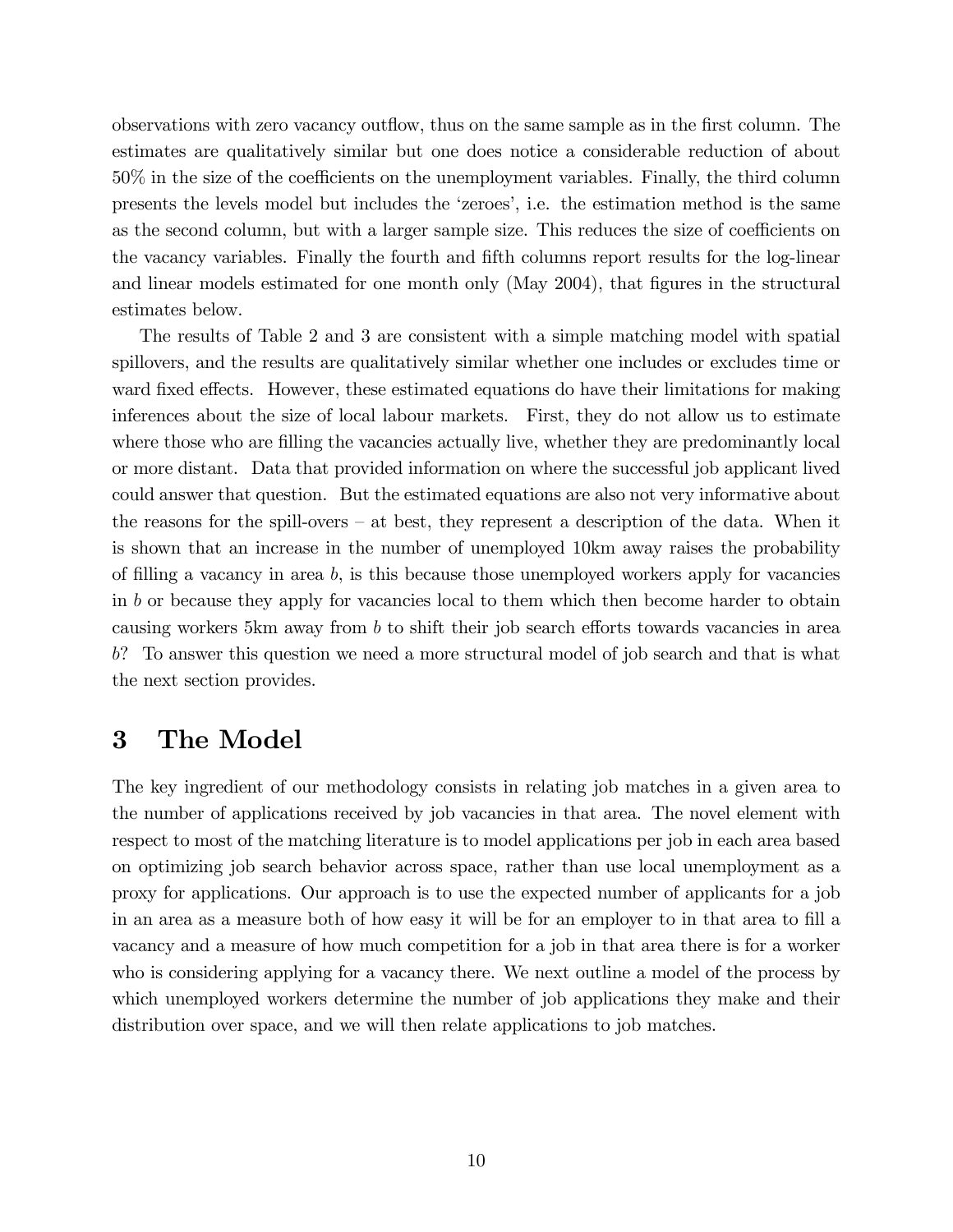#### 3.1 The application process

At any moment in time there are  $U_a$  unemployed workers and  $V_a$  vacancies in each area a of the economy. Denote by  $(U, V)$  the vector of unemployed workers and vacancies across areas.

Suppose that individuals are deciding how many of the existing vacancies to apply for. Because of the time lag in the process of Ölling jobs, they cannot apply sequentially to vacancies, thus applications must be simultaneous. Assume that an application to vacancy i has a probability  $p_i$  of being successful, and generates utility  $p_i$  in that case. Assume further that the probability of more than one application being successful is infinitesimal so that expected return for a worker can be written as:

$$
\sum_i D_i p_i u_i,
$$

where  $D_i$  is a binary variable taking the value 1 if an individual applies to the job and zero if they do not. Individuals have a cost function for N applications of the form:

$$
C(N) = \frac{c}{1+\eta} N^{1+\eta},
$$

so that the net expected utility can be written as:

$$
\sum_{i} D_{i} p_{i} u_{i} - \frac{c}{1 + \eta} \left(\sum_{i} D_{i}\right)^{1 + \eta}
$$

The optimal application rule is to apply for a vacancy if the expected utility from doing so is higher or equal to the marginal cost  $C'(N)$ . This happens if

$$
p_i u_i \ge c \left(\sum_i D_i\right)^{\eta} = cN^{\eta}.
$$
\n(3)

:

This result says that the attractiveness of vacancies is determined by the expected utility they offer, and job-seekers apply first for jobs offering the highest expected utility and continue to do so until expected utility is below the marginal cost of an extra job application. Another implication of this is that whether the individual applies for a particular vacancy or not depends only on the expected utility it offers and the marginal cost of an application. Other vacancies only affect this decision through the effect on the marginal benefit of an application. While extremely convenient, it is important to note that the assumption that the probability of more than two applications being successful is infinitesimal plays a critically important role here  $\overline{\phantom{a}}$  if this assumption is not met then one cannot rank vacancies by their expected utility and the decision-problem is far more difficult.

In what follows we will assume that the probability of filling a vacancy and of success in a particular application depends on the expected number of applications to that job, that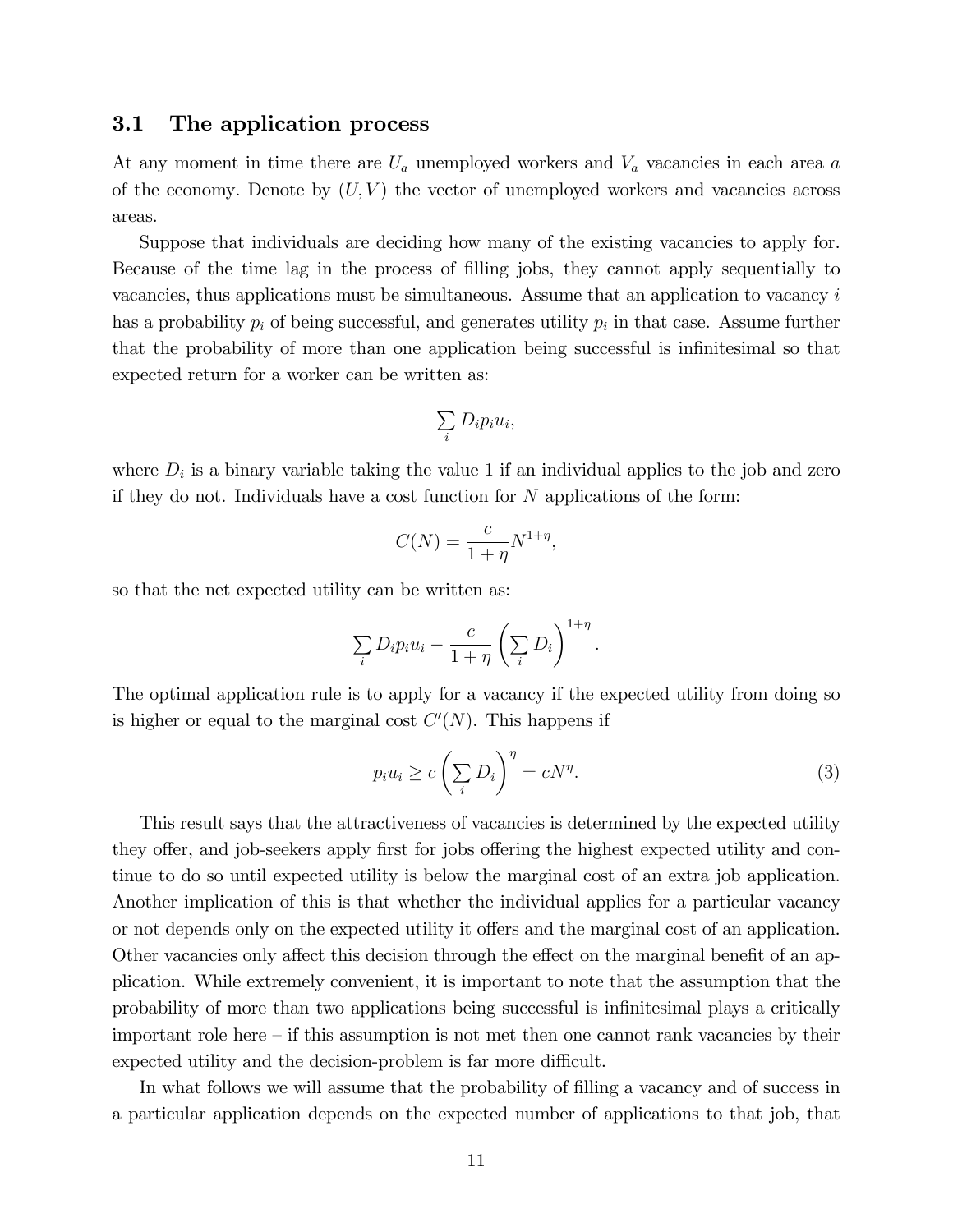we denote by A. Denote the probability of being the successful applicant by  $p(A)$ , with  $p^{\prime}$ The extent to which the probability of success is related to the number of applicants is an important parameter in the model - we will refer to it as the congestion parameter.

The parameter  $\eta$  (or, more accurately, a transformation of it) will turn out to be very important in determining the returns to scale in the model so it is worth taking some time to understand its role.

If  $\eta = 0$  there is a constant marginal cost of an application and an unemployed worker will apply for a vacancy if the expected utility is above this marginal cost. In this situation a doubling in the number of vacancies will lead to a doubling in the number of applications each unemployed worker makes. The average number of applicants per vacancy will remain unchanged so it is plausible to think that the probability of Ölling each vacancy will remain unchanged. The total number of matches will then also double. In this situation there are constant returns to scale to vacancies alone. If one doubles both vacancies and the number of unemployed workers then the number of applications will rise four-fold as the applications per worker will double and the number of workers double. This implies increasing returns to scale.

At the other extreme, consider  $\eta = \infty$ . This should really be thought of as the case where each unemployed worker has a fixed number of applications to make and will apply to those vacancies that offer the highest expected utility. In this case a doubling of vacancies and unemployment will lead to a doubling of applications as applications per worker are unchanged and the number of the unemployed has risen. Hence applications per vacancy are unaltered, the probability of filling a vacancy is unaltered and the total number of matches will double. This corresponds to the case of constant returns to scale.

Our set-up makes it harder to rationalize the possibility of decreasing returns to scale for which we would have to introduce some extra form of congestion in the model. But, the estimates presented so far are very close to constant returns to scale for the economy as a whole. However, this is perfectly consistent with decreasing returns to vacancies and unemployment in individual areas - typically doubling vacancies and unemployment in a particular area will result in a lower probability of Ölling jobs in that area.

To put more structure on the problem, assume that the utility from a job in area b for someone from area  $a$  is given by:

$$
u_{ab}=f_{ab}\varepsilon,
$$

where  $f_{ab}$  represents the intrinsic attractiveness of a job in area b for someone in area a and  $\varepsilon$  is an idiosyncratic component which we assume has a Pareto distribution with exponent k. A natural specification for  $f_{ab}$  is a function declining with the distance between a and b so that jobs in more distant areas are less attractive. Otherwise one could use information on commuting time or commuting costs between a and b.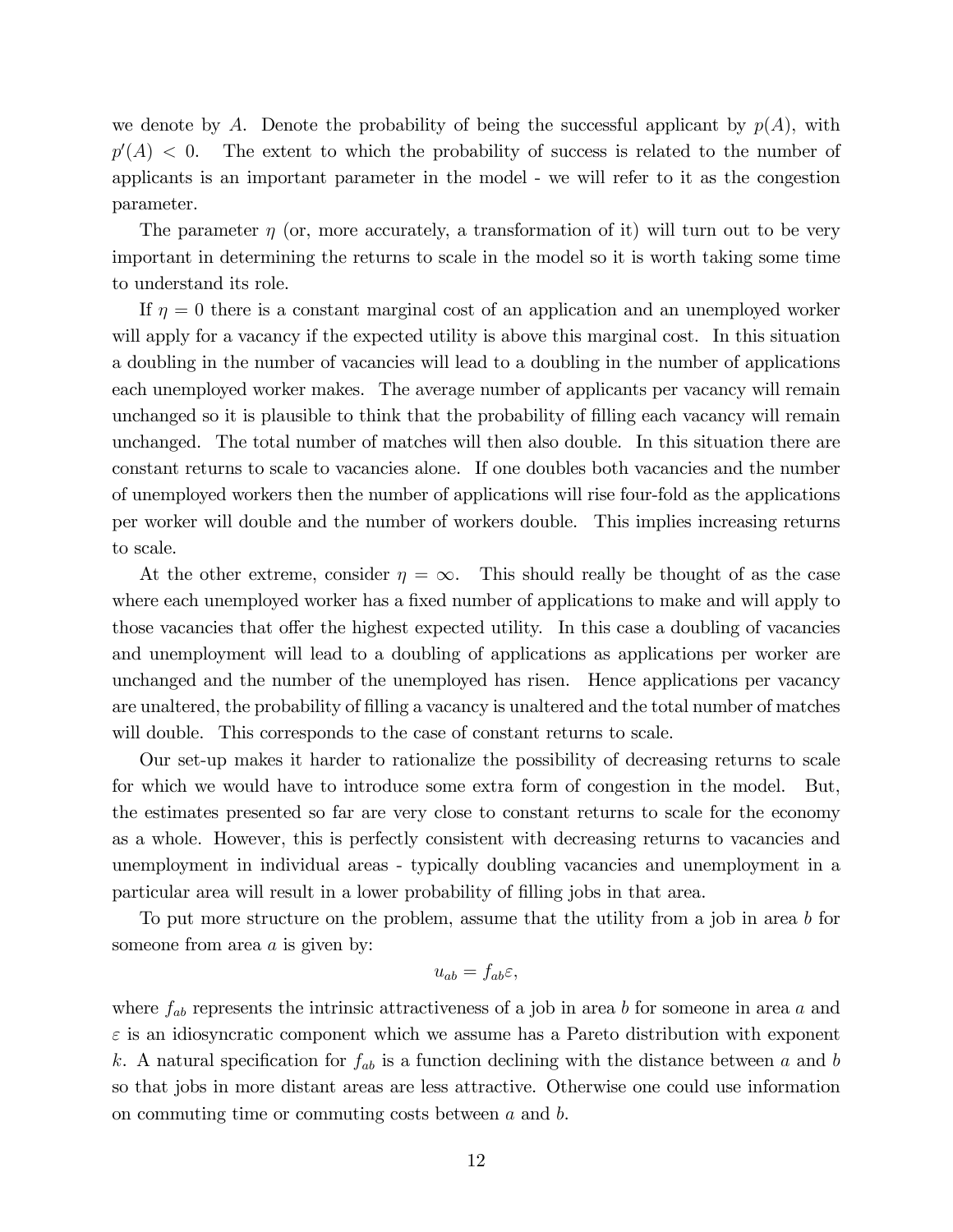Hence, using  $(3)$ , an individual in a applies to a vacancy in b if

$$
p(A_b) f_{ab} \varepsilon \ge c N_a^{\eta},
$$

where  $N_a$  denotes the total number of applications made by each worker in a. Given the assumption that  $\varepsilon$  has a pareto distribution, this happens with probability:

$$
\left(\frac{p(A_b)f_{ab}}{cN_a^{\eta}}\right)^k.\tag{4}
$$

Although there is some uncertainty about whether an individual applies to a particular vacancy (because of the idiosyncratic component to utility), let us assume we can apply a law of large numbers so that the total number of applications can be treated as non-stochastic. We will thus have that:

$$
N_a = \sum_b V_b \left( \frac{p(A_b) f_{ab}}{c N_a^{\eta}} \right)^k,
$$

which can be solved for the number of applications  $N_a$ :

$$
N_a = \left[ c^{-k} \sum_b V_b \left( p(A_b) f_{ab} \right)^k \right]^\gamma, \tag{5}
$$

where  $\gamma = (1 + \eta k)$ .  $\eta = 0$ , the case of a constant marginal cost of an application, corresponds to  $\gamma = 1$ , while  $\eta = \infty$ , the case of a fixed number of applications, corresponds to  $\gamma = \infty$ .

Using (4) and (5), one can compute the total number of applications made by the unemployed in a to vacancies in b,  $N_{ab}$ , as

$$
N_{ab} = c^{-k\gamma} V_b (p(A_b) f_{ab})^k \left[ \sum_{b'} V_{b'} (p(A_{b'}) f_{ab'})^k \right]^{\gamma - 1}.
$$
 (6)

The number of applications received by vacancies in b is equal to all applications that unemployed workers decide the send to area b from all areas  $a$ . Thus the ratio of applications per vacancy in  $b$ , denoted by  $A_b$ , is given by

$$
A_b = \frac{\sum_a N_{ab} U_a}{V_b}
$$
  
=  $c^{-k\gamma} \sum_a U_a (p(A_b) f_{ab})^k \left[ \sum_{b'} V_{b'} (p(A_{b'}) f_{ab'})^k \right]^{\gamma - 1}$ . (7)

To estimate expression (7), we make two further functional form assumptions, and namely  $p(A_b) = A_b^{-\beta}$ , where  $\tilde{\beta} > 0$  denotes the effect of job competition on applications to jobs in a given area, and  $f_{ab} = \exp(-\tilde{\delta}d_{ab})$ , where  $d_{ab}$  may be proxied by distance between a and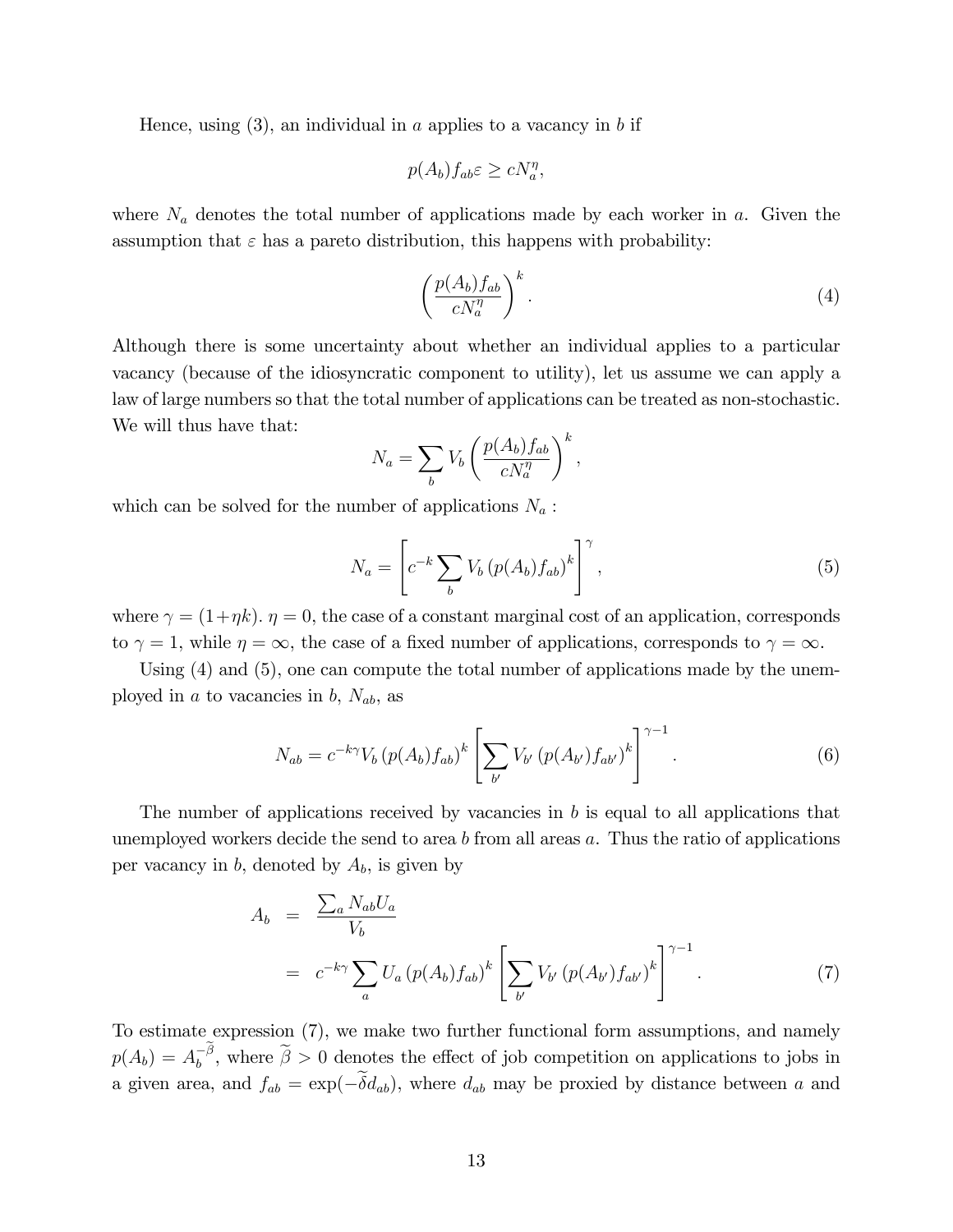b, and  $\tilde{\delta}$  measures the exponential rate of decay of the attractiveness of a given job with distance to that job.<sup>2</sup> Under these assumptions we can solve for  $A_b$ :

$$
A_b = \left\{ c^{-k\gamma} \sum_a U_a \exp(-\delta d_{ab}) \left[ \sum_{b'} V_{b'} A_{b'}^{-\beta} \exp(-\delta d_{ab'}) \right]^{\gamma - 1} \right\}^{1/(1+\beta)},\tag{8}
$$

where  $\beta = k\beta$  and  $\delta \equiv k\delta$ .

Equation (8) is the key relationship delivered by our spatial search model, and captures all the inter-dependencies between areas. In particular, the number of applicants to jobs in b is likely to be influenced (even if only very slightly) by unemployment and vacancies in all other areas, because they are ultimately linked through a series of overlapping labor markets. This expression might be thought impossibly difficult to solve as, if we have  $10,000$ wards, it has 10,000 equations in 10,000 unknowns. But, under reasonable conditions, and namely  $|\beta|$  < 1, (8) is a contraction mapping, in which case it can be solved iteratively and economically to obtain  $A<sub>b</sub>$ .

A useful result that can be obtained from (8) is that  $A_b$  is homogeneous of degree  $\gamma/(1 +$  $\beta \gamma$  in U and V, and this relates to the returns to scale in the matching process. In particular, when  $\gamma = 0$ , the matching process displays constant returns.  $\gamma/(1 + \beta \gamma) > 0$  would imply increasing returns to scale. This can be seen more clearly in the special case in which areas are isolated, so that  $f_{ab} = f > 0$  for  $a = b$ , and  $f_{ab} = 0$  for  $a \neq b$ . In this case it can be shown that the number of applications per vacancy in an area can be written as a function of the U-V ratio in the area and the overall level of vacancies (though one could also re-write it as a function of the total level of unemployment):

$$
\ln A_b = \frac{1}{1 + \beta \gamma} \ln \left( \frac{U_b}{V_b} \right) + \frac{\gamma}{1 + \beta \gamma} \left[ \ln \left( V_b \right) + \ln(f) \right]. \tag{9}
$$

As the vacancy outflow rate in an area depends on the number of applications per job in that area, expression  $(9)$  implies a relationship between the vacancy outflow rate, the local U-V ratio, and the level of vacancies, which is very similar to the log-linear matching function usually estimated in the literature (see Petrongolo and Pissarides, 2001). When  $\gamma = 0$  the number of applications per job only responds to the ratio of unemployment to vacancies, and is not affected by the size of the labor market, represented by  $V<sub>b</sub>$ , implying constant returns.

To summarize, one can think of our model as having three key parameters:

<sup>2</sup>While we are only taking into account horizontal heterogeneity between workers and jobs, represented by distance, this model could be generalized to allow for some form of vertical heterogeneity between jobs at different locations. For example, workers at all locations positively value the wage attached to a job offer, and thus, other things equal, receive higher utility from applying to jobs in high-wage areas than to jobs in low-wage areas. In this case one could have  $f_{ab} = \exp(-\delta d_{ab}) + \alpha w_b$ , where  $w_b$  denotes destination-specific characteristics, and  $\alpha$  is the associated effect on utility. While local wages are the most natural proxy for  $w<sub>b</sub>$ , at the moment we do not have access to earnings information at the ward level, and thus simply model the attractiveness of a location as a function of the distance to that location.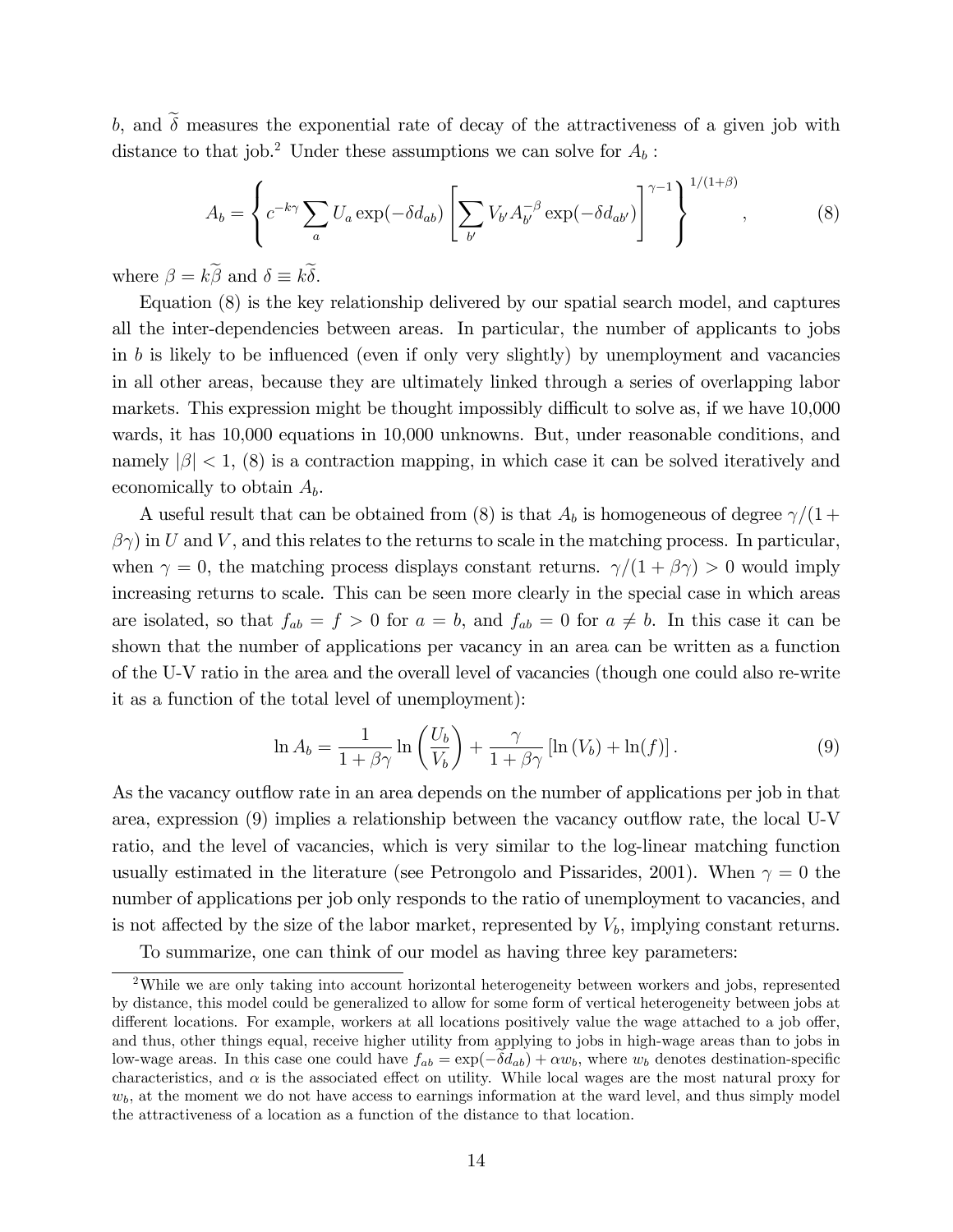- $\delta$ , the cost of distance;
- $\bullet$   $\gamma$ , the returns to scale of the matching function;
- $\bullet$ , the congestion parameter, that measures how much workers are deterred from applying to jobs where they expect a large number of applications.

One might also notice that  $(8)$  also contains a 'constant', c. But, one can normalize this to one without loss of generality as the number of applications per vacancy is not something that is actually observed, just a theoretical construct. This also means that it makes no sense to actually discuss the computed number of applications per vacancy as a guide to whether the model is 'plausible' or not. What is observed is the actual number of matches that we posit to be related to the number of applications per vacancy - we next turn to that relationship.

#### 3.2 From applications to job matches

We use the vacancy outflow in an area as a proxy of job matches, and we express the vacancy outflow rate as a function of the number of applications per vacancy, i.e.

$$
E\left(\frac{M_b}{V_b}\right) = \Psi(A_b), \quad \Psi'(\cdot) > 0.
$$
\n(10)

Various functional forms have been used in the literature for estimating  $\Psi$ , based on possible microfoundations of the matching function and empirical tractability. The simplest way to justify a matching function like  $(10)$  is to think of an urn-ball problem,<sup>3</sup> in which firms play the role of urns and applications the role of balls. Because of a coordination failure, a random placing of the balls in the urns implies that some urns will end up with more than one ball and some with none. Thus an uncoordinated application process will lead to overcrowding in some jobs and no applications in others.

Conditional on receiving an application, a vacancy may still remain unfilled if one allows for worker heterogeneity and thus the possibility that the applicant may not be suitable for the job. We denoted by  $p(A_b) = A_b^{-\beta}$  the probability that a given job applicant is selected for the job. Thus the probability that a given vacancy is not filled by any applicant is  $(1 - A_b^{-\beta})^{A_b}$ , and the vacancy outflow rate is  $M_b/V_b = 1 - (1 - A_b^{-\beta})^{A_b}$ . For small enough  $A_b^{-\beta}$ ,  $(1 - A_b^{-\beta})^{A_b} \simeq \exp(-A_b^{1-\beta})$ , and thus we estimate

$$
\frac{M_b}{V_b} = 1 - \exp\left[-\exp(\alpha)A_b^{1-\beta}\right] + e_b \tag{11}
$$

<sup>3</sup>See Butters (1977) and Pissarides (1979) for early microfoundations of the matching function based on an urn-ball model.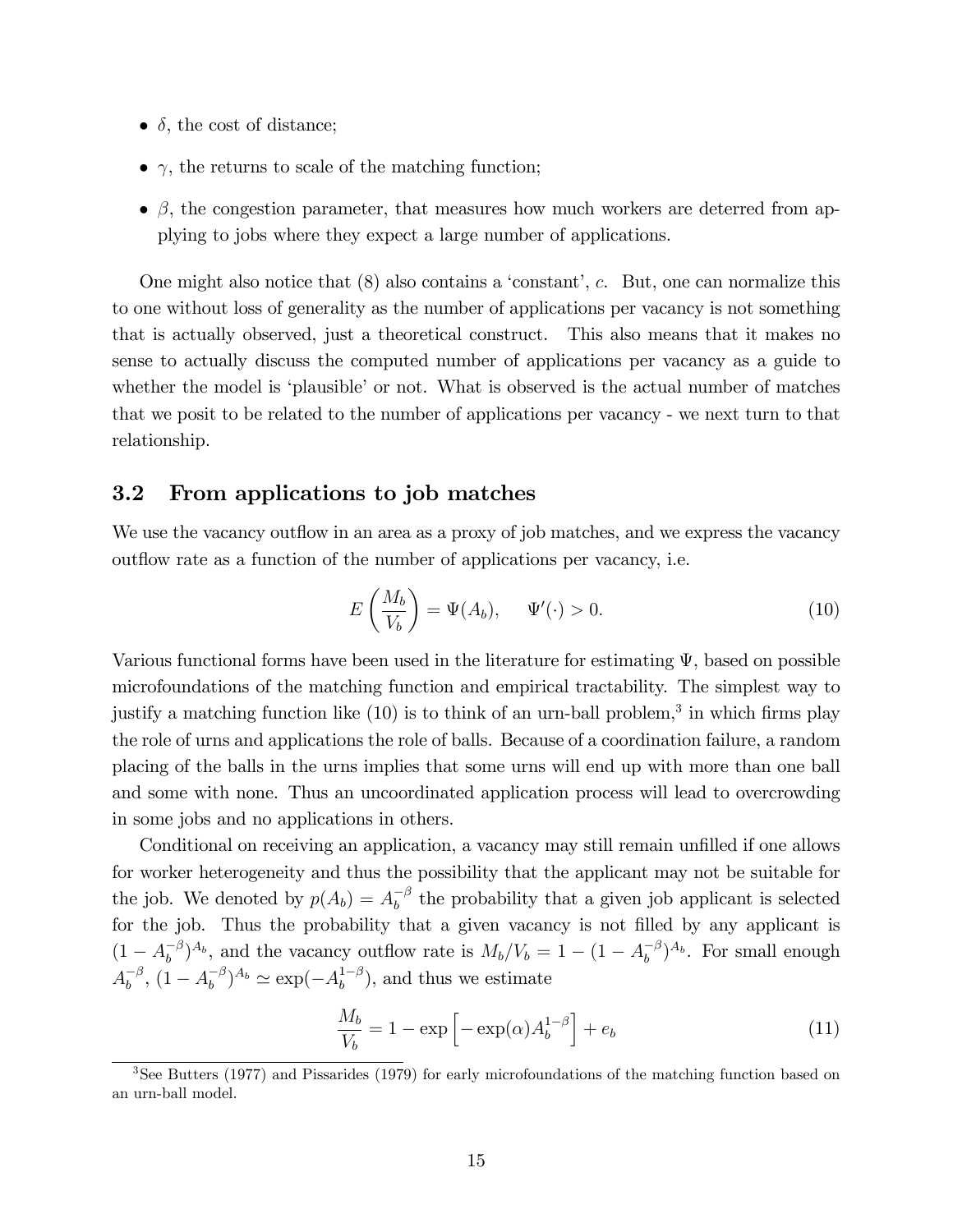where we have added a non-negative multiplicative constant  $\exp(\alpha)$  and an error term  $e_b$ . The term  $\exp(\alpha)A_b^{1-\beta}$  represents the continuous-time hazard at which vacancies are filled.

Alternatively, a simple log-linear specification can be estimated, i.e.

$$
\frac{M_b}{V_b} = \exp(\alpha)A_b^{1-\beta} + e_b.
$$
\n(12)

The nice feature of the urn-ball specification is that it ensures a the vacancy outflow rate between  $0$  and  $1$ , while this is of course not imposed by the log linear specification. However, in the log linear specification has the advantage to yield a constant elasticity of the vacancy out flow with respect to the number of job-seekers and vacancies, and this property allows us to more easily assess the returns to scale in matching. As we will note below, the results are virtually identical with the two specifications.

In both of these specifications one can see that the normalization of the number of applications discussed above is, indeed, without loss of generality. If one changed the normalization one would simply change the parameters relating the number of applications to the vacancy outflow and the overall fit of the model would be the same.

One might wonder about the relationship between our model of the job search process that is based on vacancies receiving a number of applications and then, possibly, choosing one of the applicants and the more common modelling strategy in which there is an arrival rate of job applicants and the first acceptable one is chosen. However, one could reinterpret the number of applications in our modelling strategy as a decision about the rate at which to apply for jobs and there is then the distribution of these applications over vacancies in different areas. That would also lead to a specification that related the outflow rate to the number of 'applicants' but the number of applicants should be re-interpreted as the rate at which job applicants apply to the firm.

Whether estimating (11) or (12),  $A_b$  is implicitly defined by (8), and thus  $\delta$ ,  $\beta$ ,  $\gamma$  are further parameters to be estimated. In practice we estimate (11) and (12) by maximum likelihood, and at every iteration of the maximization solve the contraction mapping in  $(8)$ .<sup>4</sup>

Our overall approach has some similarities to the way in which economists in Industrial Organization have modelled markets. One think of a 'product' as being a job in a particular area. Compared to most applications we have a very large number of ëproductsí but we also have some a priori information on which of these products are the closest substitutes based on geographical distance. Consumers are also differentiated - in our application, this is by space, the same differentiation of the products though there is nothing inevitable about this. One can think of our information on unemployment and vacancies as being information on the level of demand by different types of consumers and the level of supply of different products. Our variable ëapplications per vacancyífunctions rather like a price in the sense

 $4$ Again, to avoid dropping observations with zero outflows, both (11) and (12) are estimated in levels instead of logs.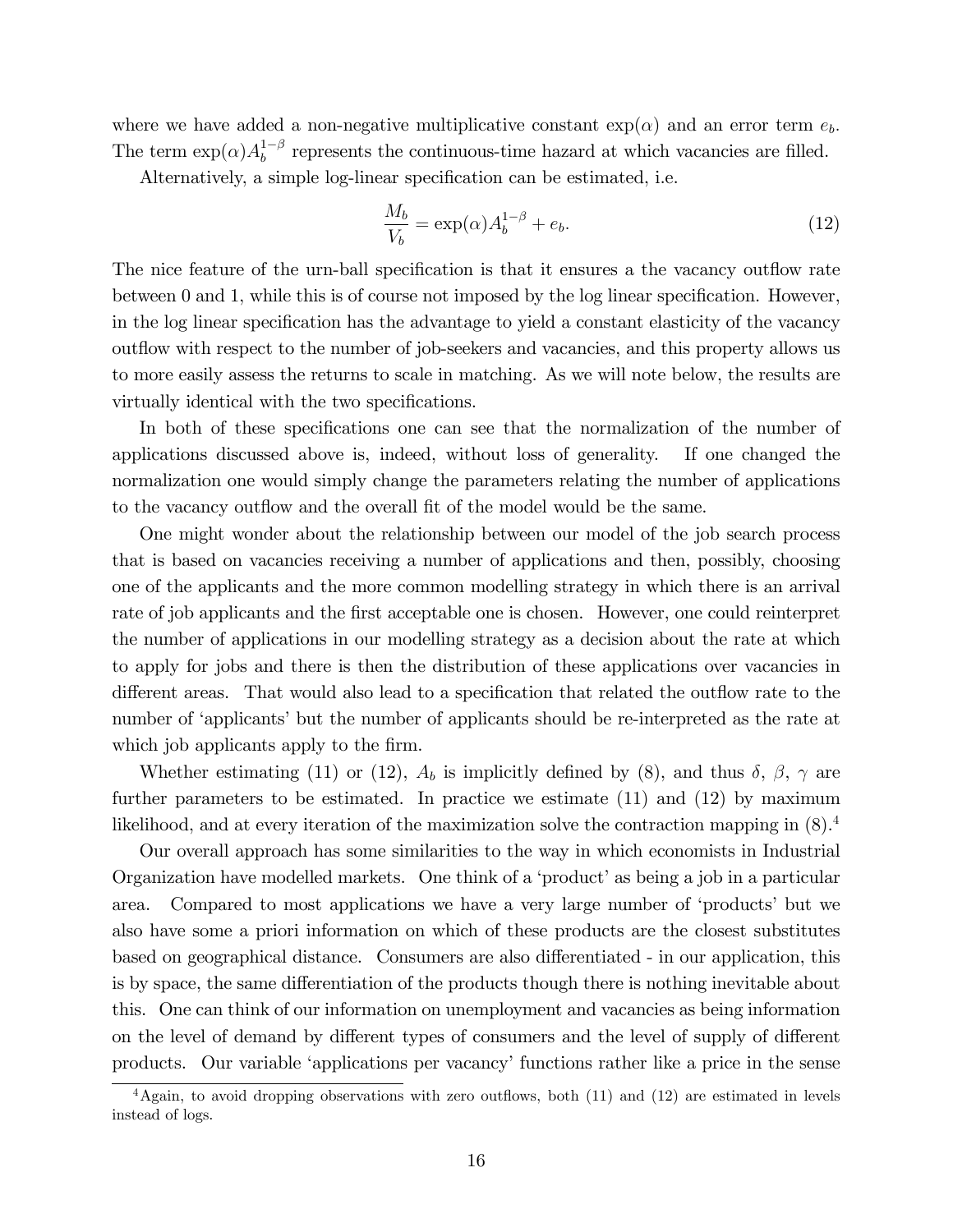that greater applications discourage consumers from purchasing a product of a particular type and encourage them to take their demand to other products. Our outcome variable the number of matches - can be thought of as representing the market outcome in a quantity space. The equation we estimate is essentially a reduced-form equation for the quantity traded as a function of the demand and supply fundamentals. One hopes to retrieve the estimates of the demand functions because of the assumption that the supply of vacancies is exogenously fixed. Given this discussion, one might wonder why we do not include an explicit price - the wage - in the model. By raising the offered wage, employers would be expected to be able to attract more workers. That would be an interesting extension of the model but we currently have no data on wages at the ward level, so we abstract from them.

## 4 Results

Our first set of results is based on an urn-ball specification of the matching function, as shown in equation (11). The working sample is a cross section of English wards for May 2004, which is the first month in which we have data on initial stocks and monthly inflows and outflows of both vacancies and unemployment.<sup>5</sup>

Our estimates are presented in Table 4. All reported standard errors are corrected for some (arbitrary) structure of spatially correlated shocks.<sup>6</sup> In column 1 we model the utility of a job in  $b$  for a worker located in  $a$  based on the geographic distance between  $a$  and  $b$ . This specification predicts a decay of the job matching utility with distance at an exponential rate 0.26. This is consistent with relatively fast decay of matching utility with distance. For example, the attractiveness of a job to a job-seeker falls by 3.6 times whenever one moves the job 5 km further afield from the job-seeker's location. The estimate of  $\gamma$  is negative and significant, implying decreasing returns in matching. The congestion parameter  $\beta$  is positive and highly significant, implying that the probability of being selected for a given job opening falls with the number of applicants, with an elasticity of 0.67. As a corollary, job-seekers respond to strong job competition in a ward by reducing applications to that ward. The elasticity of the vacancy filling hazard with respect to applications is given by  $1 - \beta$  (see equation  $(11)$ , thus vacancy duration falls by  $33\%$  when the number of applications doubles.

To determine the returns to scale in the matching function, recall that  $A_b$  is homogeneous

<sup>&</sup>lt;sup>5</sup>Due to computing power limits, we have not yet estimated our job application model on the full sample period available. But we have estimated the model separately for a few single months at the beginning of the sample period, obtaining very similar results as for May 2004.

<sup>&</sup>lt;sup>6</sup>In particular, we assume that spatial correlation across wards decays at rate  $\delta$  with ward distance or commuting cost. In particular, the estimated variance-covariance matrix of the parameters is given by  $\hat{V} = \hat{\sigma}^2 (\hat{X}'\hat{X})^{-1} (\hat{X}'\hat{\Omega}\hat{X}) (\hat{X}'\hat{X})^{-1}$ , where  $\hat{\sigma}^2$  is the sum of squared residuals divided by the number of observations,  $\hat{X}$  is the matrix of partial derivatives of the regression function with respect to right-hand side variables, and the spatial correlation matrix  $\Omega$  is proxied by  $\exp(-\delta D)$ , where D is given by the distance or commuting cost matrix, according to specifications, and  $\delta$  is the associated parameter estimate.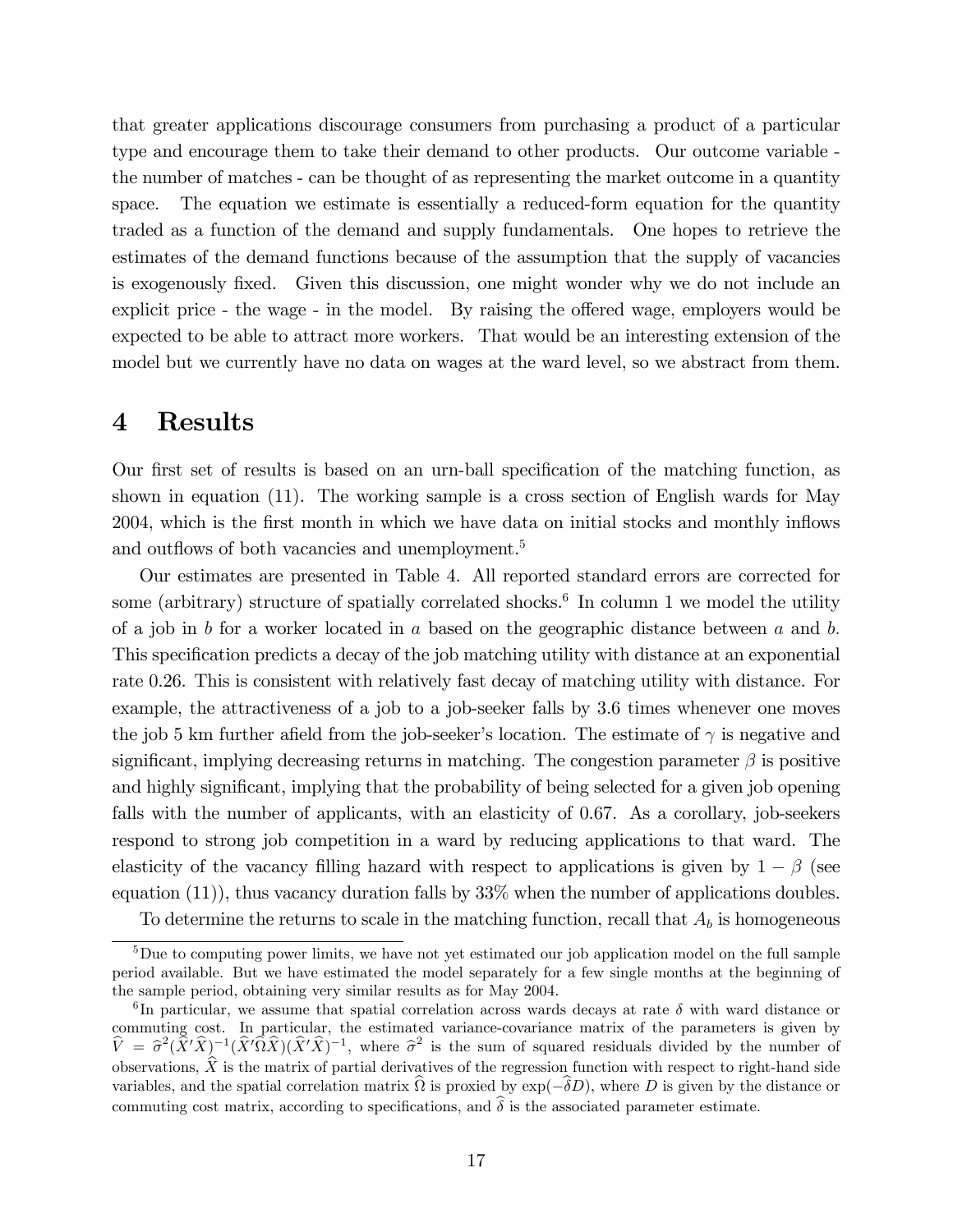of degree  $\gamma/(1+\beta\gamma)$  in U and V. Thus the returns to scale can be obtained multiplying by  $\gamma/(1+\beta\gamma)$  the elasticity of matches with respect to applications. Such elasticity is equal to  $(1-M_b/V_b)/(M_b/V_b) \exp(\alpha)A_b^{1-\beta}$ , and can be computed using estimates of  $\alpha$ ,  $\beta$  and predicted values for  $M_b/V_b$  and  $A_b$ . The sample average of this expression equals -0.063, implying a returns to scale estimate of 0.937. Thus returns to scale are mildly decreasing.

Column 2 tries to assess whether job applications are a sufficient statistics for describing local job matches. In other words we test whether local unemployment still retains some explanatory power on local job matches, once one controls for applications per job. Thus we estimate the following urn-ball matching function:

$$
\frac{M_b}{V_b} = 1 - \exp\left[-\exp(\alpha)A_b^{1-\beta} \left(\frac{U_b}{V_b}\right)^{\alpha_1}\right] + e_b,
$$

where  $A_b$  is obtained from the contraction mapping  $(8)$  and the local unemployment to vacancy ratio is included as an extra regressor in the matching equation. In column 2 we estimate that the coefficient on the unemployment to vacancy ratio 0.067 and significant. Although this coefficient is much lower than the coefficient on applications, given by  $1-\beta =$ 0.263, this finding would point at a failure of our job application model, namely there are some local effects in matching that a simple job application model across space fails to capture.

Similarly as we noted for the log linear matching functions estimated in Section 2, there may be a problem of division bias here if the vacancy stock is measured with some error, as it appears at the denominator of both the dependent variable and of one of the righthand side variables. The simplest way to address the division bias problem in this context consists in including the vacancy stock among right-hand side variables, with exponent  $\alpha_2$ . This would reveal whether the positive estimated impact of  $U_b/V_b$  in column 2 stems from its numerator or denominator. Column 3 shows that the impact of the  $U_b/V_b$  ratio on the vacancy outflow rate is slightly reduced, but it is (borderline) significant when one controls for the total vacancy stock.

In columns 4 we estimate a similar specification to that of column 1, having expressed the utility of jobs at different locations as a function of commuting costs that we obtained from Daniel Graham at Imperial College and have their origins in transport planning. The results are fairly similar to those based on geographic distance, with the job congestion estimate at  $0.7$ , and again mildly decreasing returns to scale. What differs from column 1 is of course the estimate of the  $\delta$  parameter, being based on a different distance metrics. To give an idea of magnitudes, the attractiveness of a give job is reduced by a half for each extra  $\pounds 1$  added to the one-way commuting cost (at 2001 prices).

Next we include the  $U_b/V_b$  ratio as an extra regressor in column 5, and both the  $U_b/V_b$ ratio and the level of vacancies in column 6. Again the  $U_b/V_b$  ratio retains some explanatory power on the local matching rate, having controlled for applications per job. Similarly as in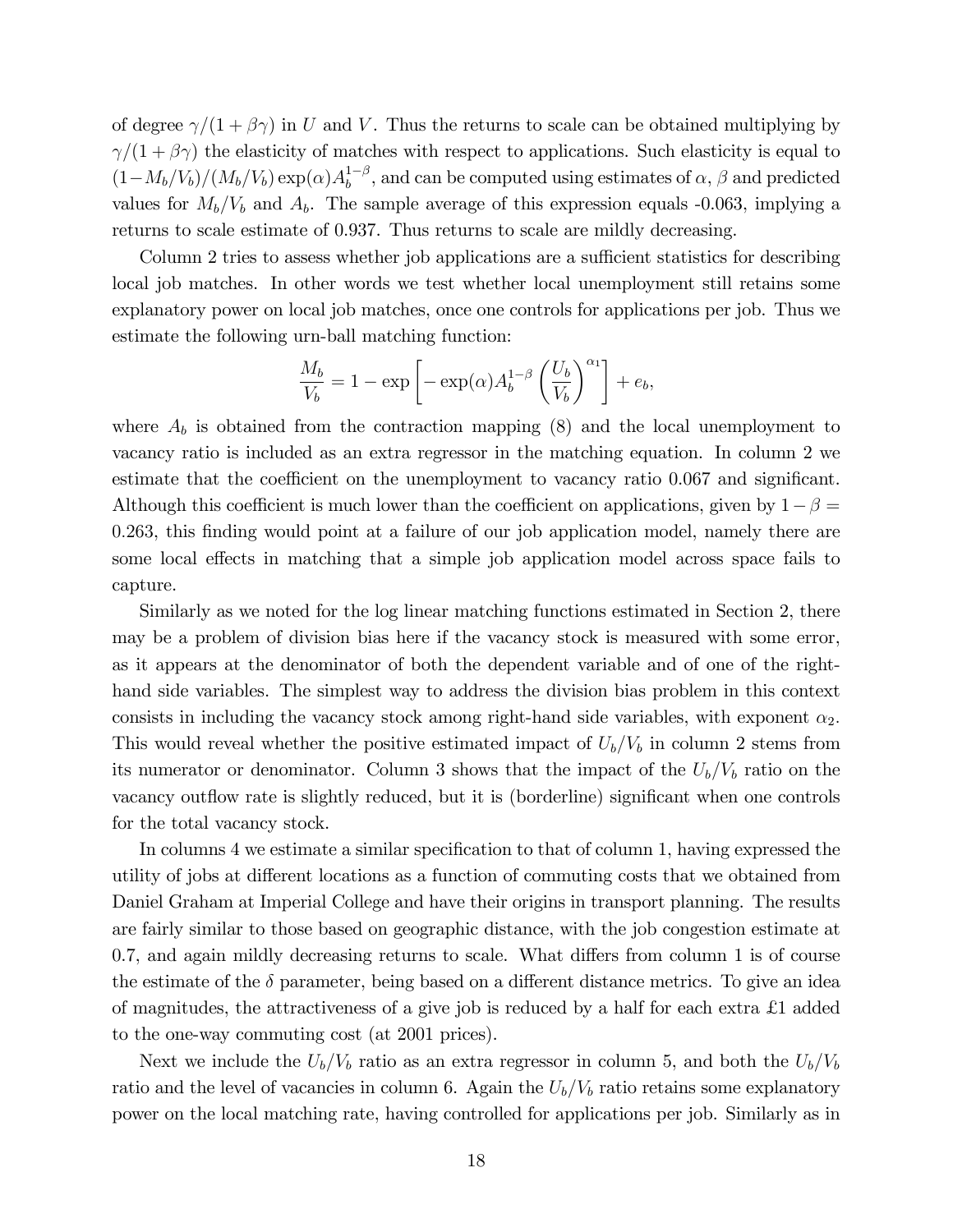column 3, such explanatory power is somewhat reduced when once controls for the vacancy level, but it is still significantly different from zero.

To compare the relative merits of the job application model with the simple matching function in vacancies and unemployment only, the specification of column 7 only includes  $U_b/V_b$  as a regressor. The coefficient on  $U_b/V_b$  is positive and significant, although the adjusted  $R^2$  is only about  $40\%$  of that obtained when estimating the job application model of column 1. Thus the job application model seems to perform better at explaining the variation in job matching rates than the simple matching function in unemployment and vacancies only. Again we try to address any division bias issue by also including the vacancy stock as a regressor (results not reported), but this hardly affected our conclusions.

In Table 5 we report estimates based on a log-linear, as opposed to urn-ball, matching function, and the results are very similar to those reported in the corresponding columns of Table 4. If anything, the congestion coefficient  $\beta$  is now slightly higher, but both the estimates of the other parameters  $\delta$  and  $\gamma$ , and the overall fit of all specifications stay virtually unchanged. From these estimates it is straightforward to obtain the elasticity of the vacancy outflow rate to vacancy and unemployment throughout the country. In particular, as  $A_b$  is homogeneous of degree  $\gamma/(1+\beta\gamma)$  in U and V, and the elasticity of  $M_b/V_b$  with respect to  $A_b$  is constant and equal to  $1-\beta$ , the elasticity of the matching rate with respect to U and V is also constant and given by  $(1 - \beta)\gamma/(1 + \beta\gamma)$ . Using estimates from column 1, this is equal to  $-0.061$ . A wald test on this statistics gives a  $\chi^2$  value of 7.20. This is higher than the 5% critical value of 3.84, and thus the hypothesis of constant returns is rejected at the  $5\%$  significance level. However, the point estimates imply returns to scale equal to 0.939, thus only very mildly decreasing returns. Using the estimates from column 4, the results are very similar, with a  $\chi^2$  value of 8.61, and returns to scale of 0.944.

Our estimated model of job applications across space has predictions for commuting patterns among wards in our sample. In particular, the share of applications to ward b that come from ward  $\alpha$  is given by the number of applications that the unemployed in  $\alpha$  send to jobs in  $b$ , divided by the total number of applications received by jobs in  $b$ , i.e.

$$
\frac{U_a N_{ab}}{A_b V_b}.\tag{13}
$$

As firms are assumed to select job-seekers randomly within the pool of job applicants, the ratio in (13) also denotes the proportion of total matches in ward b that involve job-seekers from ward  $a$ . Thus the number of vacancies in ward  $b$  that are filled by job-seekers in ward a is given by

$$
\frac{U_a N_{ab}}{A_b V_b} M_b. \tag{14}
$$

Finally one can obtain the distribution of commutes predicted by the model as the share of workers who live in ward a and work in ward b, for all possible pairs  $(a, b)$ . Given (14), this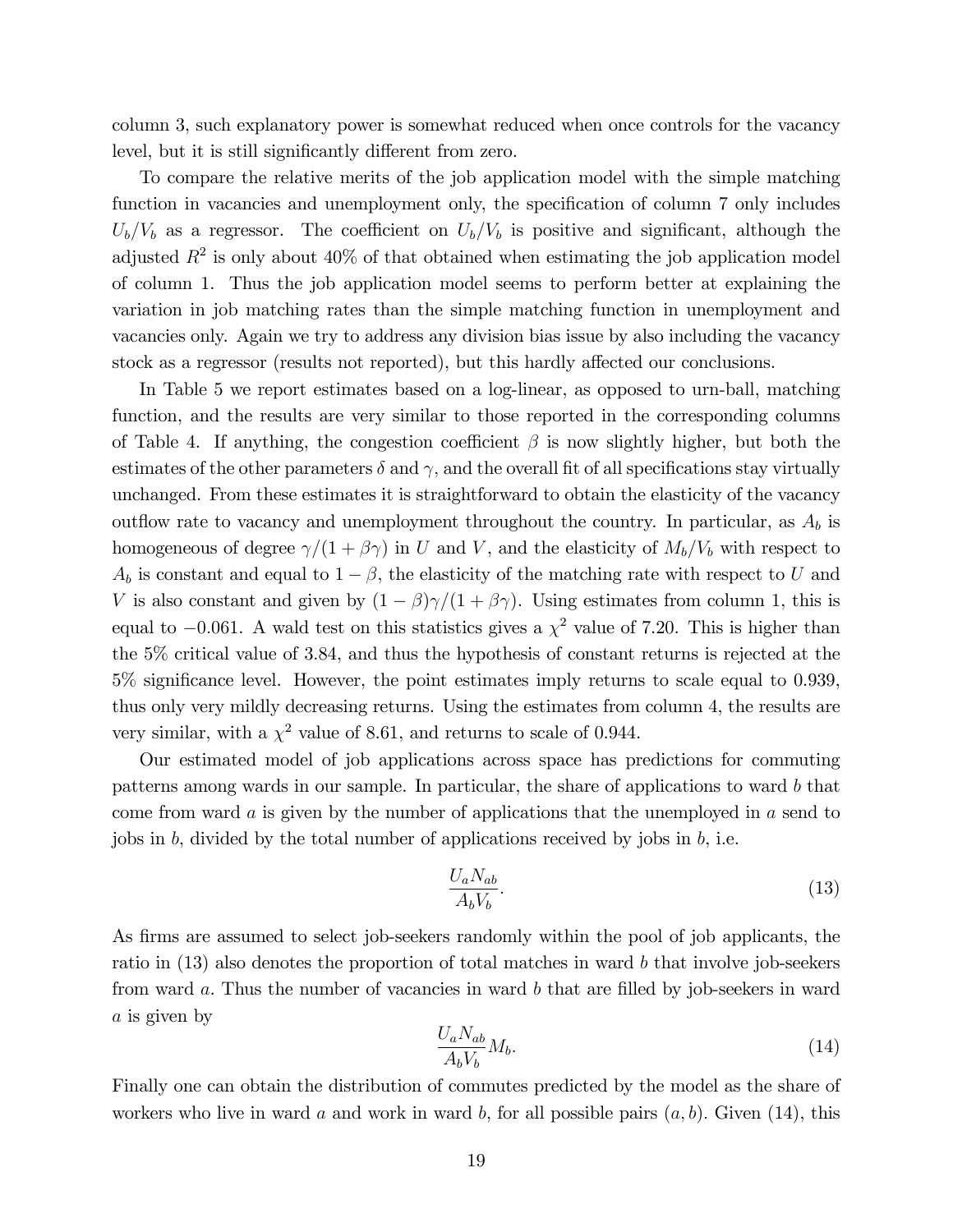is equal to

$$
\frac{N_{ab}M_b/A_bV_b}{\sum_{b'} N_{ab'}M_{b'}/A_{b'}V_{b'}}.\tag{15}
$$

We draw data on commuting patterns from the Special Workforce Statistics of the 2001 Census. This provides a count of all those who live in one ward and work in another, albeit with some noise deliberately induced to preserve anonymity in cells with small numbers. Census data encompass commutes of all workers, while our model is meant to explain the commutes associated to newly-Ölled Jobcentre vacancies. These two concepts of commuting may not coincide if, for example, workers who move from one job to another tend, on average, to shorten their commute, or if job-seekers filling Jobcentre vacancies have different commuting patterns from job-seekers who find their jobs via other methods.

However, we do have some indirect evidence that this potential concern is not a major one. The LFS contains data on commuting times for those in new jobs and continuing jobs and, for those in new jobs, how that job was obtained. Table 6 presents the data on the average length of commute for these groups. One notices very little variation in the average commute between the group of workers whom we model  $-$  those who have recently got a job through a Jobcentre  $-$  and the whole economy. As the characteristics of workers in different categories may differ, and they may be related to commuting times, we also regressed commuting times on the method used to find the current job, controlling for age, gender, region and year (results not reported), and we found no significant difference between commuting times of those who found jobs via Jobcentres and those who are not on new jobs. So, we feel justified in comparing the commutes predicted by our model with the data for all workers.

Using estimates from a job applications model with an urn-ball matching function (column 1 in Table 4), we estimate that the correlation between actual and predicted commuting flows is 0.64. Interestingly, this rises to 0.79 if one excludes "locals" from the sample, i.e. individuals who live and work in the same ward. Thus our model provides a fairly good representation of commuting patterns, but it fails to adequately reproduce the behavior of those who live and work in the same ward. In particular, the model predicts that about 10% of individuals live and work in the same area, while in reality this proportion is about 24%. Thus our model overestimates the number of commuters and it underestimates the number of locals. This is consistent with the finding that the local unemployment to vacancy ratio still plays some role in explaining variations in matching rates, having controlled for applications per job as predicted by the model. In order to better match the proportion of locals, a job application model should introduce a discontinuity in  $f_{ab}$  is correspondence of  $a = b$ .

[Propagation of local shocks - to be done]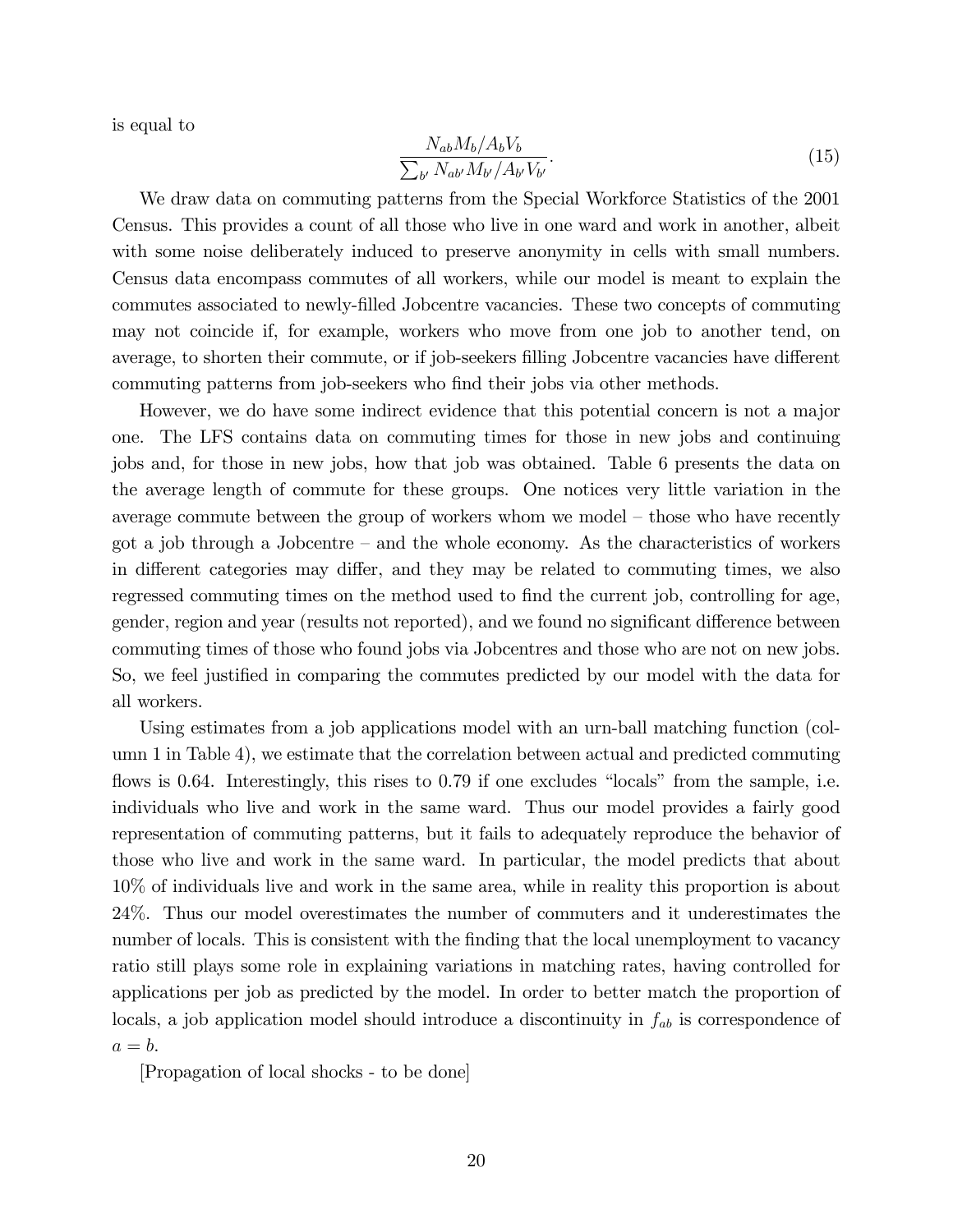#### 4.1 Conclusions

In this paper we have used high-frequency, geographically very disaggregated data on unemployment and vacancies to investigate the extent to which labour markets are ëlocalí. We have presented some non-structural estimates in which the probability of filling a vacancy is influenced by unemployment and vacancies in the surrounding area, though more distant unemployment and vacancies have a diminishing impact. However, we argued that such estimates cannot adequately estimate the true cost of distance. We presented a simple job search model that allows, in a tractable way, to estimate a market process with a very large number of market segments. Our estimates of that model suggest that the cost of distance is relatively high. That is, the utility of being offered a job decays at exponential rate around 0.25 with distance (in km) to the job. Also, workers are discouraged from apply to jobs where they expect a large number of applications, but the associated effect is imprecisely estimated. Finally, returns to scale in matching markets are estimated to be very mildly decreasing. The estimated model seems to replicate fairly accurately actual commuting patterns across Census wards, although it tends to underpredict the proportion of individuals who live and work in the same ward.

Does any of this matter? If residential mobility is costless, one could argue that it does not. Workers who are unfortunate enough to find themselves in an area with few vacancies would simply up and move to somewhere with better opportunities. But we have evidence that residential mobility is limited especially for low-skill workers. This seems true in the US but is likely to be even more so in the UK where residential mobility rates are lower and those who in subsidized public housing are especially immobile.

There is still extensive work to do, especially on the structural estimates.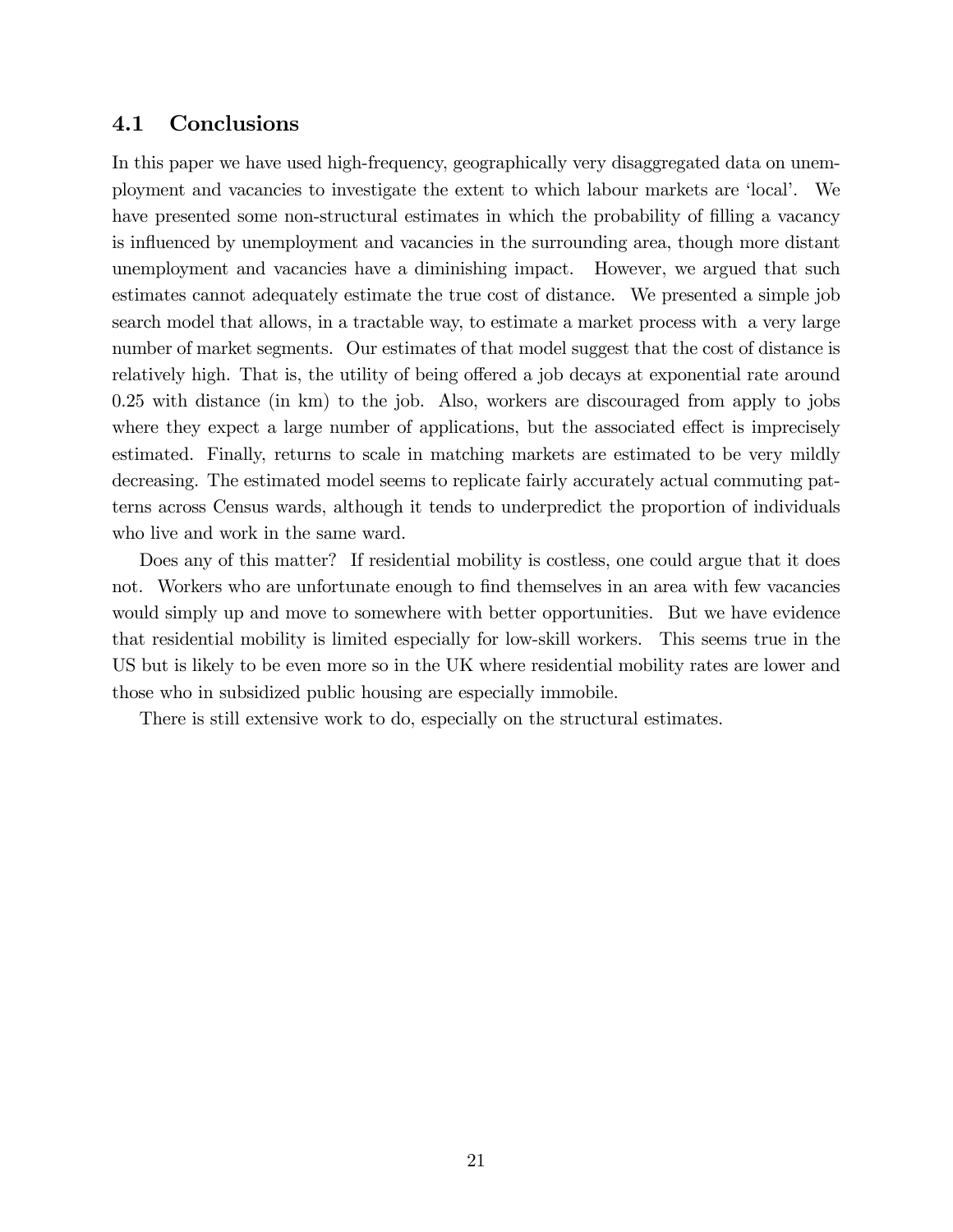# References

- [1] Burgess, S. M. and S. Profit. (1998). "Externalities in the Matching of Workers and Firms in Britain," Labour Economics 8:3, pp. 313-333.
- [2] Busso, Matias, Jesse Greogory and Patrick Kline (2010), "Assessing the Incidence and Efficiency of a Prominent Place Based Policy", UC Berkeley, mimeo.
- [3] Butters, G. R. (1977). "Equilibrium Distributions of Sales and Advertising Prices," Review of Economic Studies, 44:3, pp. 465-91.
- [4] Coles, M. G. and B. Petrongolo (2008). "A Test Between Stock-flow Matching and the Random Matching Function Approach," *International Economic Review* 49, pp. 1113-1141.
- [5] Coles, M. G. and E. Smith. (1996). "Cross-Section Estimation of the Matching Function: Evidence from England and Wales," *Economica*, 63:252, pp. 589-98.
- [6] Flinn, C. and J. Heckman. (1983). "Are Unemployment and Out of the Labor Force Behaviorally Distinct Labor Force States?," Journal of Labor Economics 1(1), pp. 28-42.
- [7] Glaeser, Edward L. and Joshua D. Gottlieb (2008) "The Economics of Place-Making Policies", *Brookings Papers on Economic Activity*, Spring 2008, 155-253.
- [8] Kain, John F. (1968) "Housing Segregation, Negro Employment, and Metropolitan Decentralization", Quarterly Journal of Economics 82, 175-197.
- [9] Machin, A. (2001). "The New Vacancy Survey: A New Series of National Statisticsî, National Statistics Features, ONS. Available at http://www.statistics.gov.uk/articles/labour\_market\_trends/VacancySurvey\_LMT0703.pdf.
- [10] Manning, A. (2003). Monopsony in Motion. Imperfect Competition in Labor Markets. Princeton, Princeton University Press.
- [11] Moretti, Enrico (2010) "Local Labor Markets", UC Berkeley, mimeo.
- [12] Notowidigdo, Matthew J. (2010) "The Incidence of Local Labor Demand Shocks", MIT, mimeo.
- [13] Petrongolo, B. and C. A. Pissarides. "Looking into the Black Box: A Survey of the Matching Function,". Journal of Economic Literature 39, 390-431, 2001.
- [14] Pissarides, C. A. (1979). "Job Matchings with State Employment Agencies and Random Search," *Economic Journal*, 89:356, pp. 818-33.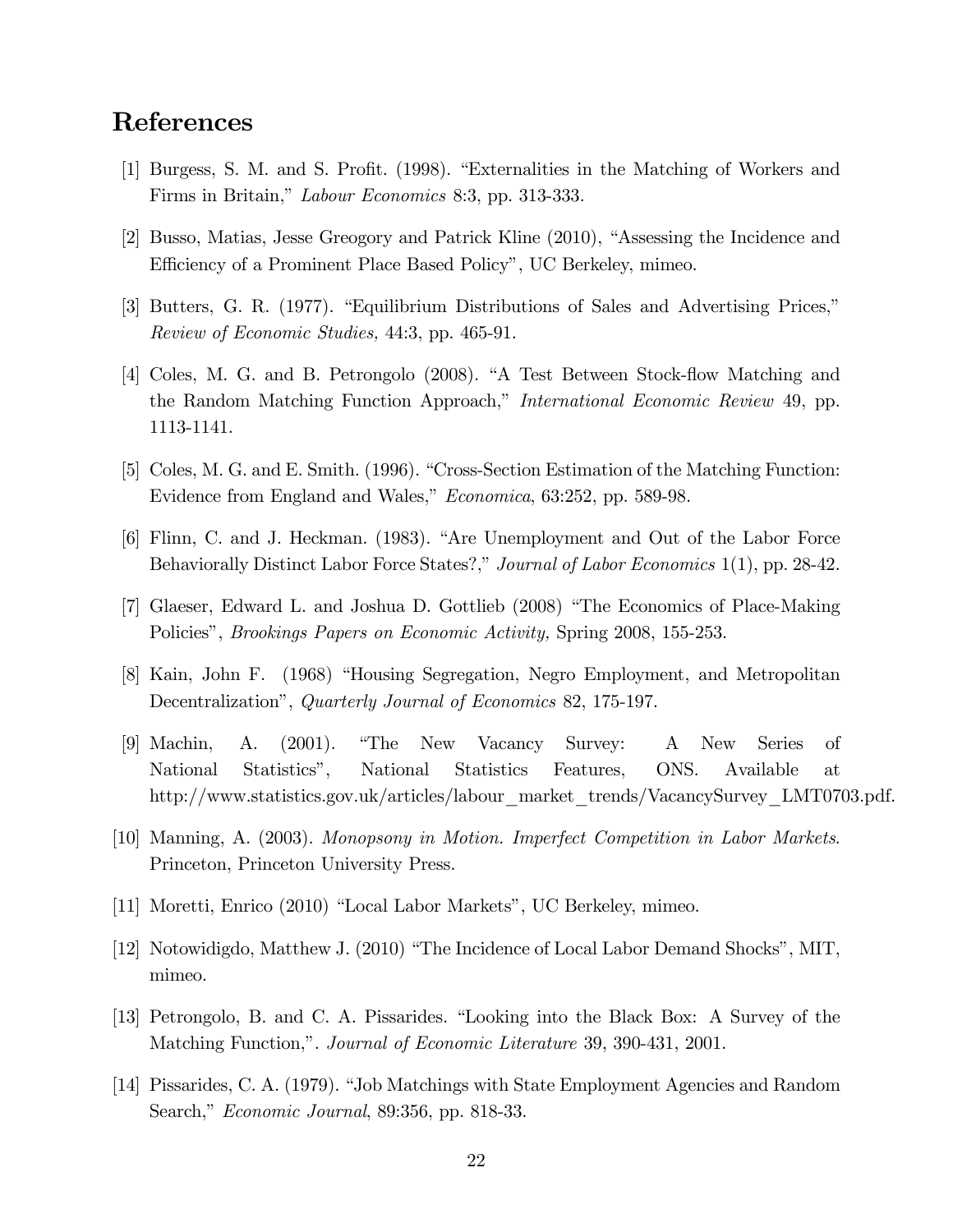[15] Jones, S. R. G., and C. Riddel. (1999). "The Measurement of Unemployment: An Empirical Approach," Econometrica 67, pp. 147-161.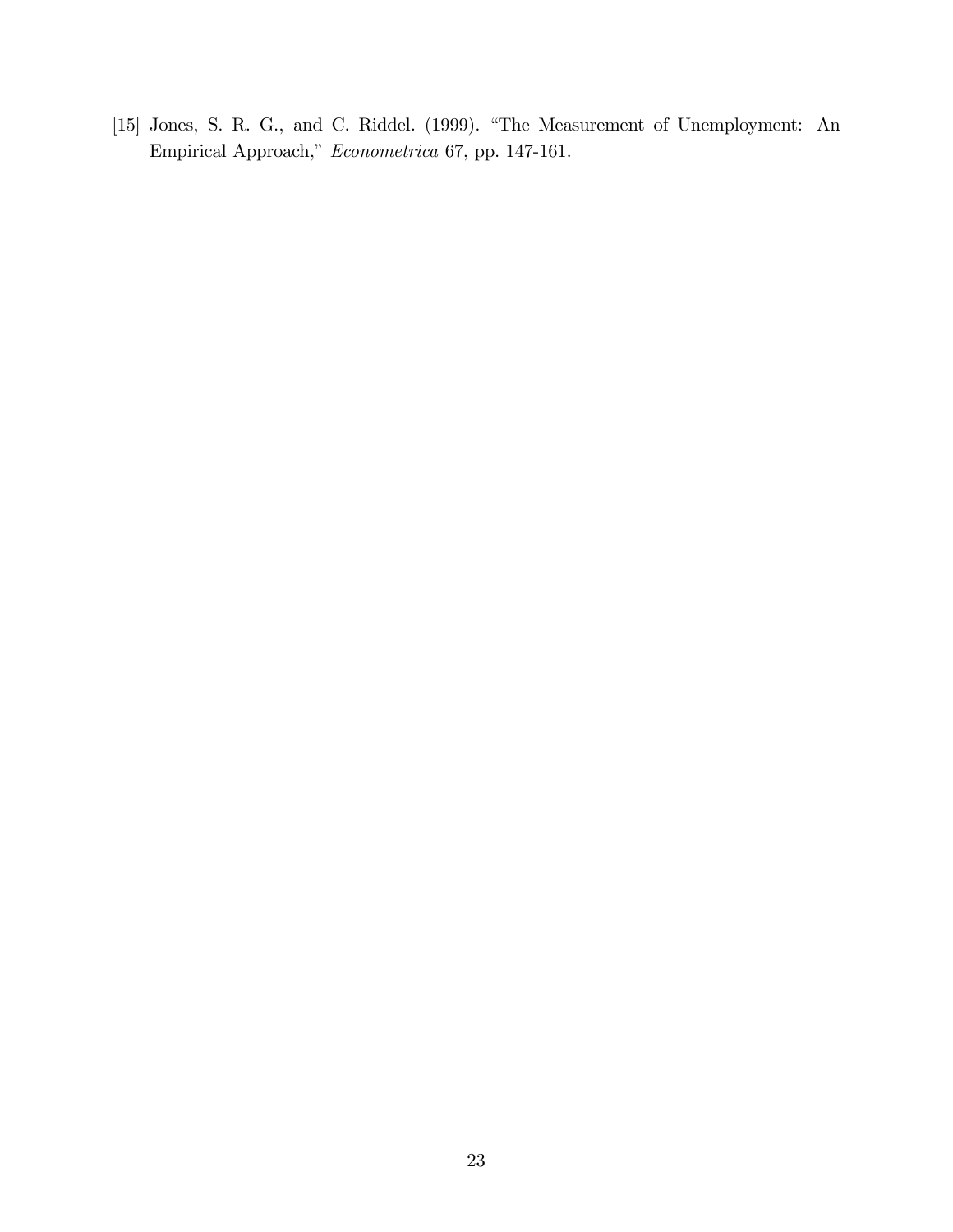| Variable             | Mean  | St. dev. | No. Obs. |
|----------------------|-------|----------|----------|
| Unemployment stock   | 103.7 | 144.9    | 539064   |
| Unemployment inflow  | 24.9  | 29.5     | 539064   |
| Unemployment outflow | 23.7  | 27.9     | 539064   |
| Vacancy stock        | 46.8  | 272.1    | 539064   |
| Vacancy inflow       | 32.7  | 94.2     | 539064   |
| Vacancy outflow      | 33.5  | 94.8     | 539064   |

**Table 1 Descriptive statistics on local labor markets.**

Notes. Source: NOMIS. Sample: CAS 2003 Wards in England, May 2005‐December 2009.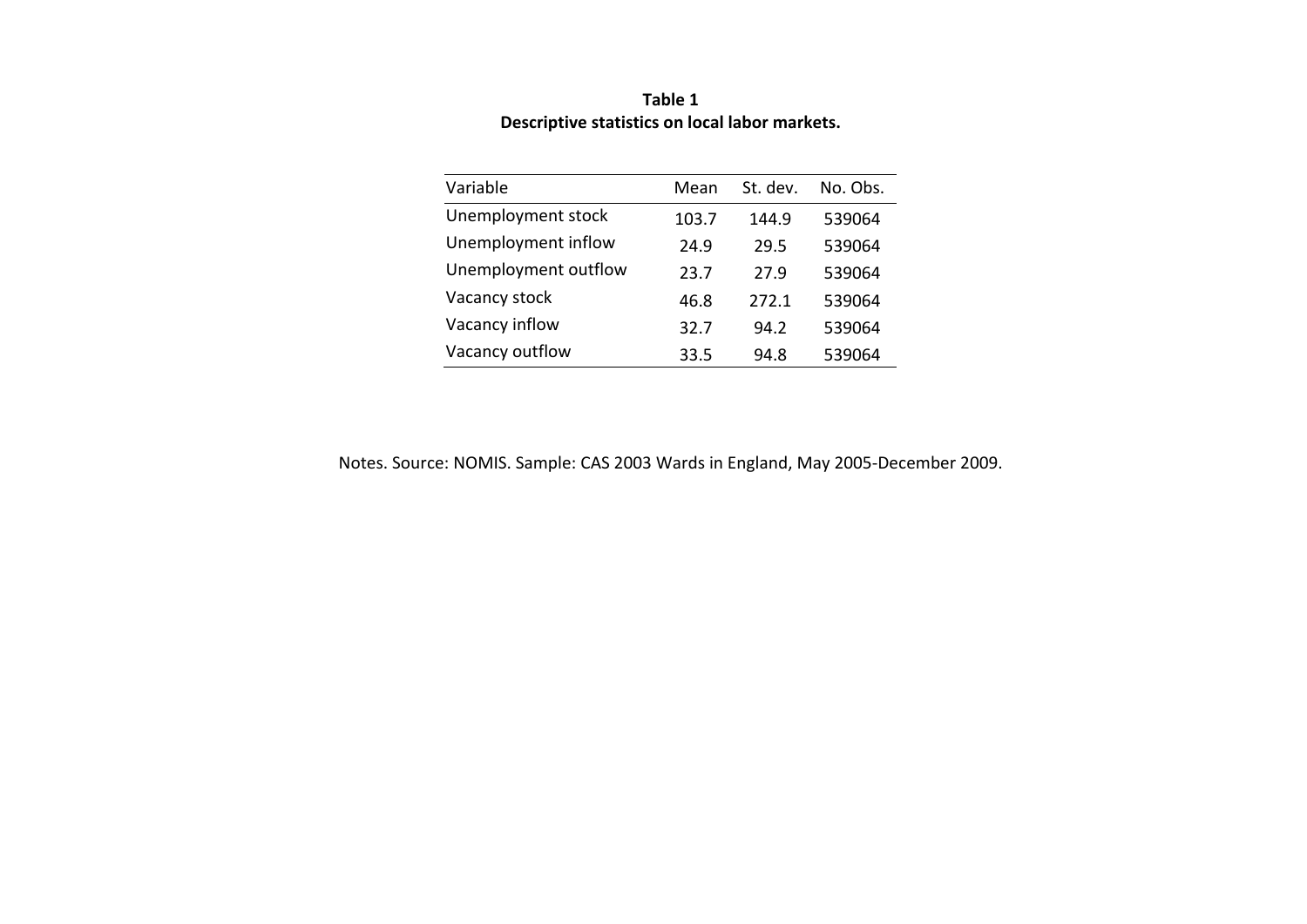|                               | (1)           | (2)            | (3)            | (4)          | (5)           | (6)            |
|-------------------------------|---------------|----------------|----------------|--------------|---------------|----------------|
| Log $\tilde{V}_{10b}$         | $-0.253***$   | $-0.117***$    | $-0.111***$    | $-0.159***$  | $-0.119***$   | $-0.119***$    |
|                               | (0.00324)     | (0.00381)      | (0.00196)      | (0.00364)    | (0.00579)     | (0.00578)      |
| Log $\widetilde{U}_{10b}$     | $0.217***$    | $0.104***$     | $0.0991***$    | $0.168***$   | $0.198***$    | $0.196***$     |
|                               | (0.00281)     | (0.00324)      | (0.00164)      | (0.00763)    | (0.00948)     | (0.00831)      |
| $V_b/\tilde{V}_{10b}$         | $-0.840***$   | $-0.780***$    | $-0.478***$    | $-1.562***$  | $-0.631***$   | $-0.630***$    |
|                               | (0.0365)      | (0.0366)       | (0.0135)       | (0.0203)     | (0.0333)      | (0.0332)       |
| $V_{5b}/\tilde{V}_{10b}$      | $-0.0851**$   | $-0.0672**$    | $-0.0510**$    | $-0.00194$   | 0.0325        | 0.0322         |
|                               | (0.0173)      | (0.0147)       | (0.00773)      | (0.0147)     | (0.0228)      | (0.0227)       |
| $V_{20b}/\tilde{V}_{10b}$     | $-0.000133$   | 1.28e-04**     | 1.71e-05       | 7.96e-05     | $-2.80e-05$   | $-2.60e-05$    |
|                               | (0.00016)     | $(5.98e-05)$   | $(6.34e-05)$   | $(5.44e-05)$ | $(8.51e-05)$  | $(8.51e-05)$   |
| $V_{35b}/\tilde{V}_{10b}$     | $-9.35e-05**$ | 4.66e-05       | $-3.99e-05$    | 2.97e-05*    | $-9.29e-05**$ | $-9.19e-05**$  |
|                               | $(4.10e-05)$  | $(3.09e-05)$   | $(2.55e-05)$   | $(1.74e-05)$ | $(3.66e-05)$  | $(3.66e-05)$   |
| $U_b/\widetilde{U}_{10b}$     | $0.498***$    | $0.608***$     | $0.316***$     | $-0.0681$    | 0.0401        | $-0.0489$      |
|                               | (0.0455)      | (0.0389)       | (0.0186)       | (0.0530)     | (0.0805)      | (0.0545)       |
| $U_{5b}/\widetilde{U}_{10b}$  | $0.196***$    | $0.143***$     | $0.121***$     | 0.0479       | 0.0453        | 0.0635         |
|                               | (0.0195)      | (0.0168)       | (0.00847)      | (0.0476)     | (0.0614)      | (0.0485)       |
| $U_{20b}/\widetilde{U}_{10b}$ | $-0.000749*$  | $-0.00100$ *** | $-0.000969***$ | $0.00154***$ | $0.00519***$  | 0.00373 ***    |
|                               | (0.000431)    | (0.000389)     | (0.000179)     | (0.000599)   | (0.00120)     | (0.000830)     |
| $U_{35b}/\tilde{U}_{10b}$     | $0.000415***$ | $0.000159***$  | $0.000176***$  | 0.000116     | $0.000502***$ | $0.000400$ *** |
|                               | $(9.99e-05)$  | $(5.18e-05)$   | $(3.77e-05)$   | $(7.52e-05)$ | (0.000182)    | (0.000129)     |
|                               | 506017        | 506017         | 496909         | 506017       | 496798        | 496909         |
| R-squared                     | 0.077         | 0.198          | 0.194          | 0.208        |               |                |
| <b>Time Effects</b>           | No            | Yes            | Yes            | Yes          | Yes           | Yes            |
| <b>Ward Effects</b>           | No            | No             | No.            | Yes          | Yes           | Yes            |
| Instruments                   | No            | No             | Vacancy        | No           | Vacancy/      | Vacancy        |
|                               |               |                | Variables      |              | Unemploym.    | Variables      |

**Table 2 Log‐linear matching functions**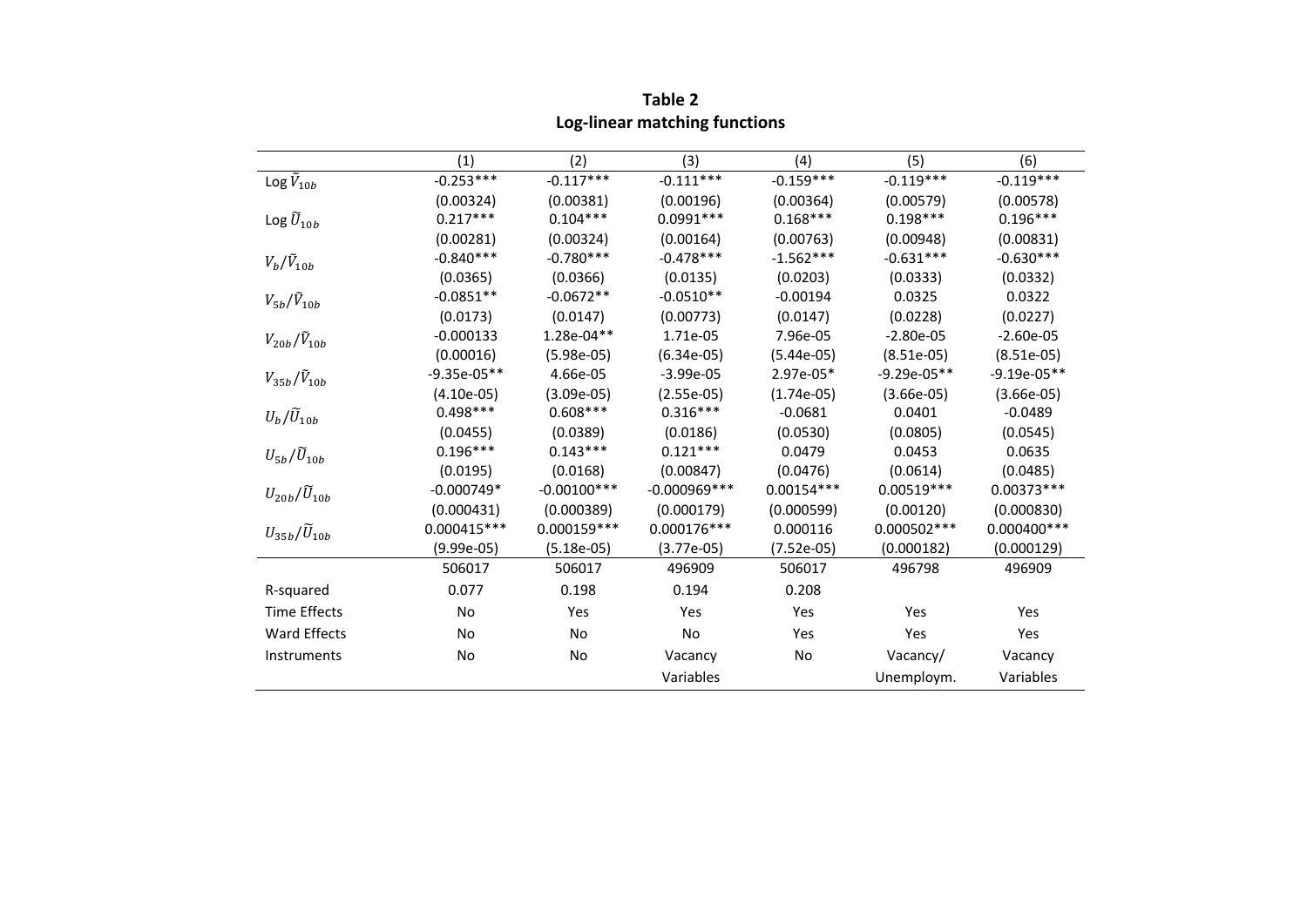|                              | (1)                 | (2)                 | (3)                            | (4)                 | (5)                     |
|------------------------------|---------------------|---------------------|--------------------------------|---------------------|-------------------------|
| Log $\tilde{V}_{10b}$        | ***<br>$-0.118$     | ***<br>$-0.114$     | ***<br>$-0.107$                | $-0.286$ ***        | $-0.253***$             |
|                              | (0.004)             | (0.031)             | (0.025)                        | (0.014)             | (0.015)                 |
| Log $\widetilde{U}_{10b}$    | $0.104***$          | $0.100***$          | $0.101\sp{*}^{***}$            | $0.253***$          | $0.238***$              |
|                              | (0.003)             | (0.017)             | (0.018)                        | (0.011)             | (0.012)                 |
| $V_b/\tilde{V}_{10b}$        | $-0.777***$         | $-0.486$ ***        | $-0.452$ ***                   | $-1.130$            | $-0.900$ <sup>***</sup> |
|                              | (0.036)             | (0.163)             | (0.170)                        | (0.114)             | (0.110)                 |
| $V_{5h}/V_{10h}$             | $-0.067$ ***        | $-0.004$            | 0.0011                         | $-0.178$            | $-0.098$                |
|                              | (0.015)             | (0.025)             | (0.026)                        | (0.062)             | (0.062)                 |
| $U_b/\widetilde{U}_{10b}$    | $0.623***$          | $0.248***$          | $0.280^\ast{}^{\ast}{}^{\ast}$ | $0.927***$          | $0.840***$              |
|                              | (0.039)             | (0.075)             | (0.079)                        | (0.141)             | (0.132)                 |
| $U_{5b}/\widetilde{U}_{10b}$ | $0.144***$          | 0.036               | 0.033                          | $0.408$ ***         | $0.311***$              |
|                              | (0.017)             | (0.030)             | (0.031)                        | (0.068)             | (0.067)                 |
|                              |                     |                     |                                |                     |                         |
| Observations                 | 506017              | 506017              | 528545                         | 7513                | 7881                    |
| R-squared                    | 0.1959              | 0.1814              | 0.1666                         | 0.0720              | 0.0670                  |
| Funct. Form                  | Log-Linear          | Linear              | Linear                         | Log-Linear          | Linear                  |
| <b>Time Effects</b>          | Yes                 | Yes                 | Yes                            | Only May 04         | Only May 04             |
| Sample                       | Non-zero<br>Outflow | Non-zero<br>Outflow | All                            | Non-zero<br>Outflow | All                     |

**Table 3 Log linear and linear matching functions.**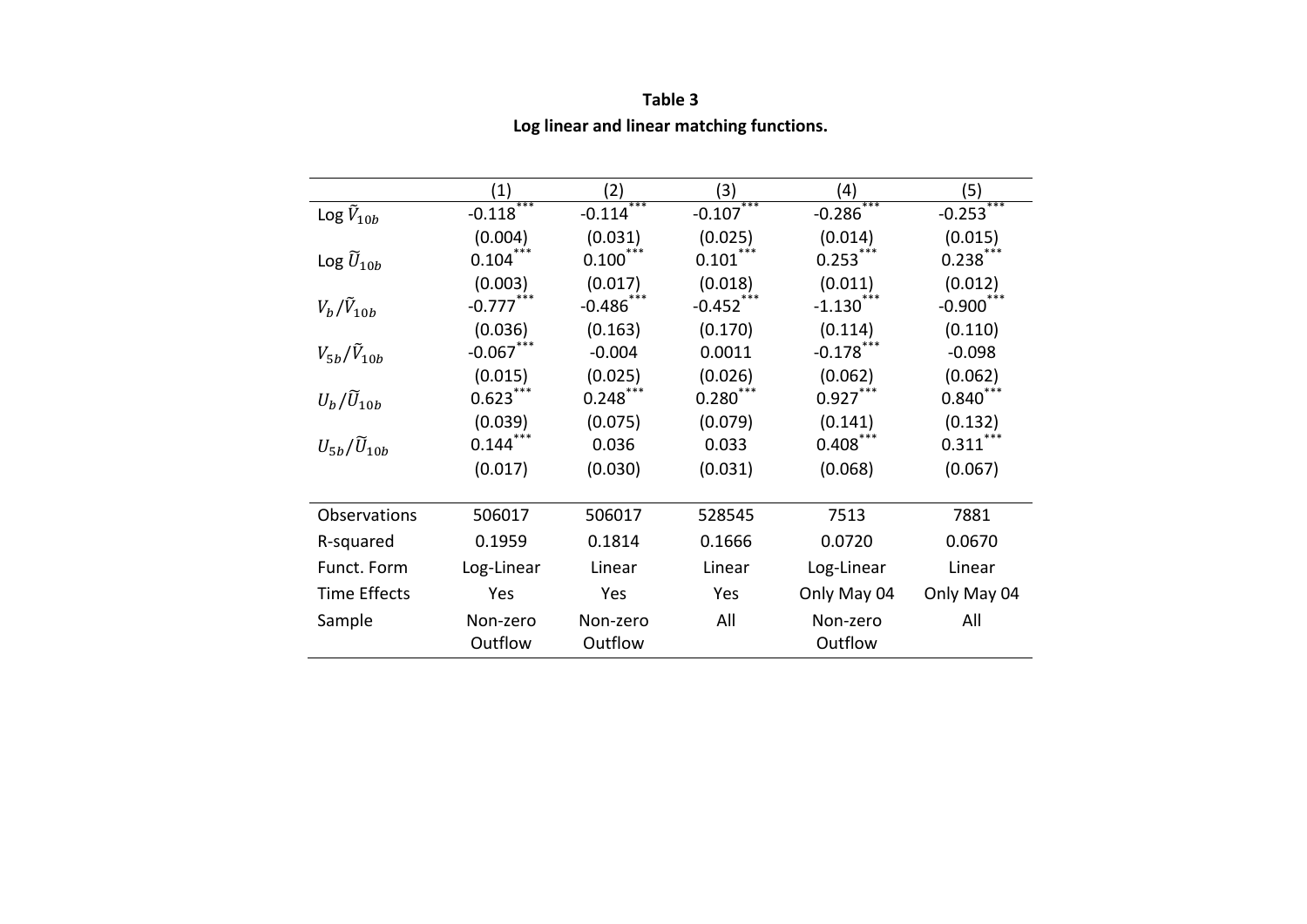| Model:                |                         | $f_{ab} = \exp(-\delta \times distance_{ab})$ |                       |              | $f_{ab}$ = exp ( $-\delta \times$ commt. cost <sub>ab</sub> ) |              | Reduced<br>form        |
|-----------------------|-------------------------|-----------------------------------------------|-----------------------|--------------|---------------------------------------------------------------|--------------|------------------------|
|                       | (1)                     | (2)                                           | (3)                   | (4)          | (5)                                                           | (6)          | (7)                    |
| $\beta$               | ***<br>0.671            | $0.737***$                                    | ***<br>0.717          | ***<br>0.704 | ***<br>0.774                                                  | ***<br>0.764 |                        |
|                       | (0.062)                 | (0.072)                                       | (0.088)               | (0.040)      | (0.047)                                                       | (0.063)      |                        |
| $\gamma$              | $-0.202***$             | $-0.250$ ***                                  | $-0.212$ <sup>*</sup> | $-0.204***$  | $-0.268$ **                                                   | $-0.244$ **  |                        |
|                       | (0.073)                 | (0.102)                                       | (0.121)               | (0.061)      | (0.087)                                                       | (0.115)      |                        |
| $\delta$              | $0.259***$              | $0.233***$                                    | $0.237***$            | $0.769***$   | $0.689***$                                                    | $0.691***$   |                        |
|                       | (0.038)                 | (0.046)                                       | (0.045)               | (0.098)      | (0.116)                                                       | (0.110)      |                        |
| Constant              | $-0.444$ <sup>***</sup> | $-0.442$ **                                   | $-0.446$ **           | $-0.524$ *** | $-0.511$ ***                                                  | $-0.512$ *** | $-1.052$ <sup>**</sup> |
|                       | (0.195)                 | (0.229)                                       | (0.221)               | (0.153)      | (0.089)                                                       | (0.185)      | (0.029)                |
| $U_b/V_b$             |                         | $0.067$ ***                                   | $0.052$ **            |              | $0.072***$                                                    | $0.065***$   | $0.121$ ***            |
|                       |                         | (0.008)                                       | (0.026)               |              | (0.007)                                                       | (0.026)      | (0.014)                |
| $V_b$                 |                         |                                               | $-0.016$              |              |                                                               | $-0.008$     |                        |
|                       |                         |                                               | (0.025)               |              |                                                               | (0.027)      |                        |
| Observations          | 7881                    | 7881                                          | 7881                  | 7881         | 7881                                                          | 7881         | 7881                   |
| Adjusted<br>R-squared | 0.0714                  | 0.0715                                        | 0.0715                | 0.0655       | 0.0656                                                        | 0.0656       | 0.0283                 |

**Table 4 Estimates of <sup>a</sup> job application model with an urn‐ball matching function**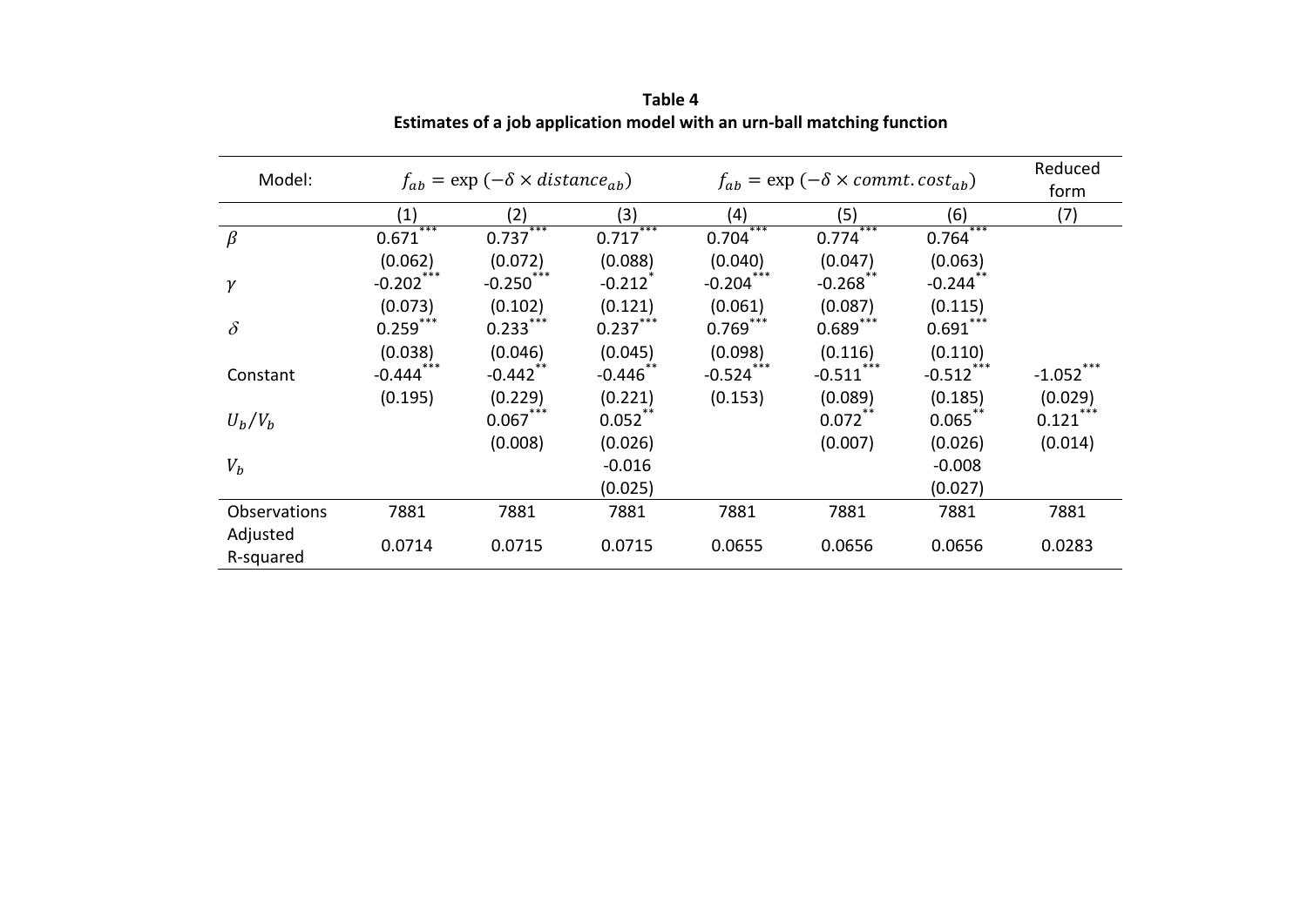| Model:       |              | $f_{ab}$ = exp ( $-\delta \times distance_{ab}$ ) |              |                        | $f_{ab}$ = exp ( $-\delta \times$ commt. cost <sub>ab</sub> ) |              | Reduced<br>form |
|--------------|--------------|---------------------------------------------------|--------------|------------------------|---------------------------------------------------------------|--------------|-----------------|
|              | (1)          | (2)                                               | (3)          | (4)                    | (5)                                                           | (6)          | (7)             |
| $\beta$      | $0.735***$   | ***<br>0.790                                      | ***<br>0.775 | ***<br>0.761           | ***<br>0.819                                                  | ***<br>0.764 |                 |
|              | (0.049)      | (0.057)                                           | (0.070)      | (0.032)                | (0.038)                                                       | (0.063)      |                 |
| $\gamma$     | $-0.196$ *** | $-0.247$ **                                       | $-0.212$     | $-0.199$ ***           | $-0.264$                                                      | $-0.241$ **  |                 |
|              | (0.072)      | (0.102)                                           | (0.121)      | (0.061)                | (0.087)                                                       | (0.115)      |                 |
| $\delta$     | $0.268***$   | $0.239***$                                        | $0.242$ ***  | $0.782$ <sup>***</sup> | $0.699***$                                                    | $0.811***$   |                 |
|              | (0.039)      | (0.047)                                           | (0.046)      | (0.099)                | (0.118)                                                       | (0.050)      |                 |
| Constant     | $-0.747***$  | $-0.739***$                                       | $-0.741***$  | $-0.805***$            | $-0.794***$                                                   | $-0.795***$  | $-1.223$        |
|              | (0.152)      | (0.180)                                           | (0.175)      | (0.121)                | (0.149)                                                       | (0.147)      | (0.024)         |
| $U_b/V_b$    |              | $0.055***$                                        | 0.044        |                        | $0.059***$                                                    | $0.053***$   | $0.099***$      |
|              |              | (0.007)                                           | $(0.021)$ ** |                        | (0.006)                                                       | (0.021)      | (0.012)         |
| $V_b$        |              |                                                   | $-0.012$     |                        |                                                               | $-0.006$     |                 |
|              |              |                                                   | (0.020)      |                        |                                                               | (0.022)      |                 |
| Observations | 7881         | 7881                                              | 7881         | 7881                   | 7881                                                          | 7881         | 7881            |
| Adjusted     |              |                                                   |              |                        |                                                               |              |                 |
| R-squared    | 0.0713       | 0.0717                                            | 0.0717       | 0.0654                 | 0.0656                                                        | 0.0656       | 0.0284          |

**Table 5 Estimates of <sup>a</sup> job application model with <sup>a</sup> log‐linear matching function**